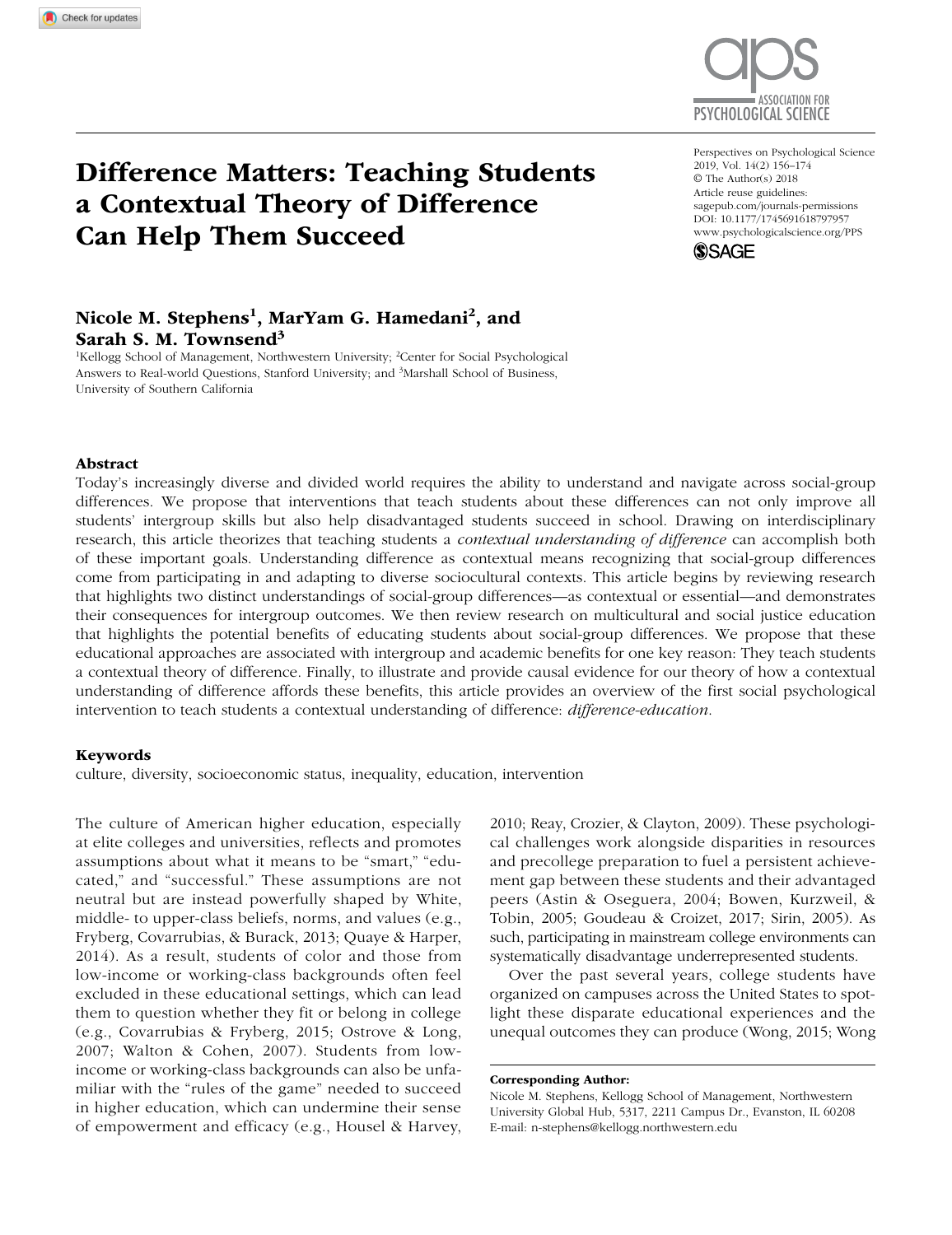& Green, 2016). These student activists have brought attention to the numerous ways that institutions of higher education can marginalize underrepresented students, as well as produce and maintain disparities in students' access to opportunities and academic success. In response, many college and university communities are engaging in conversations about the best strategies to address these disparities and are implementing new programs to increase inclusion on their campuses. One common proposed solution is for schools to educate students, faculty, and staff about how people's different backgrounds and social-group memberships can shape their life experiences and outcomes (e.g., via cultural competency trainings or ethnic studies courses; Libresco, 2015). These educational experiences are designed to both broaden and deepen how people understand social-group differences<sup>1</sup> (e.g., by race or ethnicity, social class, sexuality, or gender) and the ways in which they matter in people's lives.

The climate on college campuses also reflects the larger public conversation about what it means to be an equal, inclusive, and just society as the U.S. population grows more racially and ethnically diverse (e.g., Craig & Richeson, 2014; Wilkins & Kaiser, 2014). Today's multicultural and interconnected world increasingly requires that people cultivate *intergroup skills*—that is, the ability to understand and navigate across socialgroup differences. In fact, educators at leading schools, colleges, and universities across the country increasingly identify this capacity as critical to a 21st-century education (Binkley et al., 2012; Harper, 2008; Hurtado, 2007; Soland, Hamilton, & Stecher, 2013). Efforts to educate students about social-group differences and inequality would therefore address student activists' concerns by building crucial intergroup skills needed in today's diverse and divided world.

Is it possible to educate all students about socialgroup differences in a way that will not only build these critical intergroup skills but also help disadvantaged students<sup>2</sup> attain greater academic success? Drawing on research from the discipline of social psychology and

the interdisciplinary field of education, this article theorizes about how social psychological interventions can accomplish both of these important goals. Specifically, we propose that interventions that teach students about the contextual nature of difference can improve all students' intergroup skills and at the same time provide disadvantaged students with insights that can improve their academic performance.

This article builds on "wise" intervention research in social psychology that leverages the strategy of changing students' lay theories about ability and achievement to improve students' academic outcomes (e.g., Walton & Wilson, 2018; Wilson, 2011). A *lay theory* is a set of fundamental assumptions about the nature of the self and social world that shapes how people interpret and respond to their experiences (Molden & Dweck, 2006). For example, a belongingness intervention provides a lay theory that helps "students understand social adversities in nonthreatening ways" to improve their academic performance (Walton & Wilson, 2018, p. 619). Likewise, we argue that changing students' lay theories about social-group differences—in particular, teaching them about the contextual nature of difference—can improve both their academic performance and intergroup skills.

For the purposes of this article, we introduce the term *contextual theory of difference* to refer to an understanding of how people's different backgrounds and social-group memberships shape their life experiences and outcomes. In other words, it means recognizing that social-group differences come from participating in and adapting to diverse sociocultural contexts (e.g., contexts that differ by race, ethnicity, or social class).<sup>3</sup> We theorize that viewing difference in this way has the potential to change how students experience their own and others' differences in college. Specifically, learning a contextual theory of difference means understanding that difference (a) is a normal part of having different life experiences and coming from different backgrounds and (b) need not be a negative or isolating experience but can also be positive and serve as an asset. As shown in Figure 1, we further propose that this contextual



Fig. 1. Psychological processes by which a contextual theory of social-group difference improves academic performance.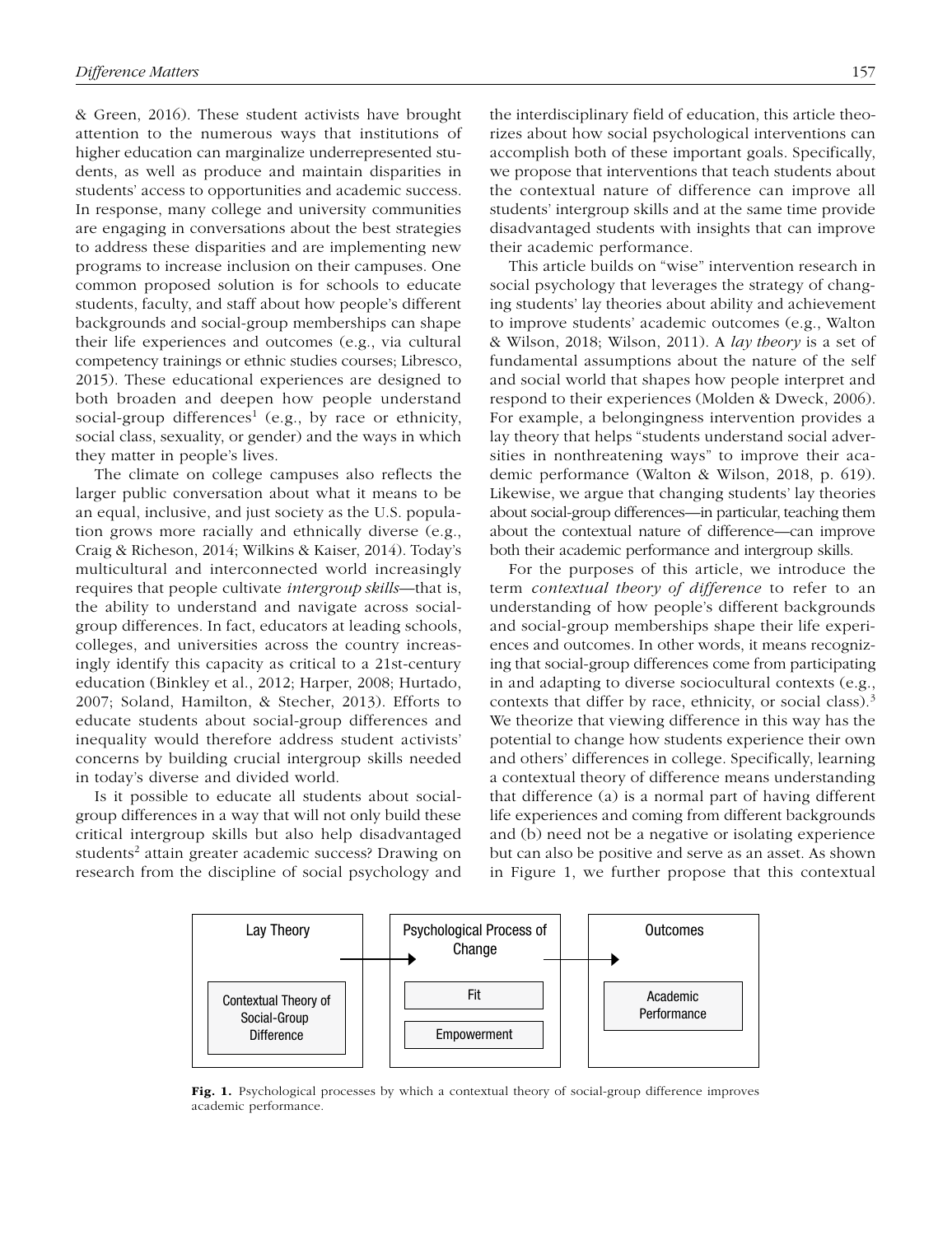theory of difference can improve students' academic performance through two key psychological processes by helping them feel like they fit in college and by fostering a sense of empowerment.

This article begins by reviewing research that highlights two distinct understandings of social-group differences—as contextual or essential—and demonstrates their consequences for intergroup outcomes.<sup>4</sup> We then review interdisciplinary research on multicultural and social justice education that suggests important benefits of educating students about social-group differences. We propose that these educational approaches are associated with intergroup and academic benefits for one key reason: They teach students a contextual theory of difference. Finally, to illustrate and provide causal evidence for our theory, this article provides an overview of the first social psychological intervention to teach students a contextual theory of difference: *differenceeducation* (e.g., Stephens, Hamedani, & Destin, 2014; Stephens, Townsend, Hamedani, Destin, & Manzo, 2015; Townsend, Stephens, Smallets, & Hamedani, 2018).

## Constructing the Meaning of Difference as Essential or Contextual

Although this article proposes that a contextual theory of difference has many potential benefits, an essentialist theory of difference is actually the default way of understanding differences among social groups in the United States (Markus, 2008; Markus & Moya, 2010; M. J. Williams & Eberhardt, 2008). An *essentialist theory of difference* posits that social-group differences are biologically rooted and therefore function as relatively fixed traits of people or social groups (Gelman, 2004; Haslam, Rothschild, & Ernst, 2000; Prentice & Miller, 2007). This lay theory of difference is well represented in American history, forming the basis of arguments used to justify the genocide of Native Americans, the enslavement of African Americans, and a wide range of discriminatory policies that were used to exclude immigrants (e.g., Markus, 2008; Markus & Moya, 2010; Markus, Steele, & Steele, 2000; Omi & Winant, 2015; Smedley & Smedley, 2005). These essentialist arguments located social-group differences in people's biological makeup rather than in their experiences in diverse sociocultural contexts. Political and social elites also used these claims to portray disadvantaged groups as inferior or deficient and, in turn, to justify their lower status and oppression in society. Throughout history, similar arguments have been used to rationalize the subordination of the poor or working class (e.g., Gottfredson, 2004), as well as women and sexual minorities (see Bem, 1993; Fausto-Sterling, 1985; Russett, 1989).

Within this troubling historical context, an essentialist theory constructs the meaning of difference as largely negative and as a source of deficiency or weakness. This understanding of difference therefore has costs for how disadvantaged groups are perceived and how groups of different status relate to one another. Across a wide range of studies, social psychologists have sought to document the pernicious consequences of using an essentialist theory to understand socialgroup differences. Specifically, they have shown that an essentialist compared with a contextual theory leads to increased stereotyping and race-based categorization (Bastian & Haslam, 2006; Chao, Hong, & Chiu, 2013; Keller, 2005), less identification and perceived similarity across different groups (No et al., 2008), and lower levels of intergroup trust and desire for intergroup contact (Kung et al., 2018; Lee, Wilton, & Kwan, 2014; M. J. Williams & Eberhardt, 2008). An essentialist theory of difference is also associated with a greater desire to maintain the status quo. In particular, people who endorse essentialist theories show greater acceptance of racial inequalities (M. J. Williams & Eberhardt, 2008) and less support for restorative justice (Kraus & Keltner, 2013). For example, M. J. Williams and Eberhardt (2008) found that participants exposed to the idea that race is essential were less emotionally engaged and presumably less motivated to take action to address a social problem than those exposed to the idea that race is socially constructed. In sum, essentialist thinking about social-group differences is often experienced negatively and harmful for intergroup outcomes because it contributes to bias, prejudice, and discrimination.

Although the essentialist theory of difference is pervasive in the United States, another theory of difference—one that is well represented in social sciences—asserts that social-group differences are not essential but instead socially constructed (e.g., Markus, 2008; Markus & Moya, 2010; Omi & Winant, 2015; Smedley & Smedley, 2005). We refer to this understanding as a contextual theory of difference. As noted previously, a contextual theory of difference suggests that social-group differences are the product of people's ongoing participation in and adaptation to diverse sociocultural contexts (e.g., contexts that differ by race, ethnicity, or social class). Theory and research in cultural psychology provides a useful illustration of what it means to understand social-group differences as contextual (e.g., Gelfand & Kashima, 2016; Kitayama & Cohen, 2007; Markus & Conner, 2014; Markus & Hamedani, in press; Markus & Kitayama, 2010). Taken as a whole, cultural psychology shows how people's ongoing participation in diverse sociocultural contexts (e.g., middle-class vs. working-class) produces different lived experiences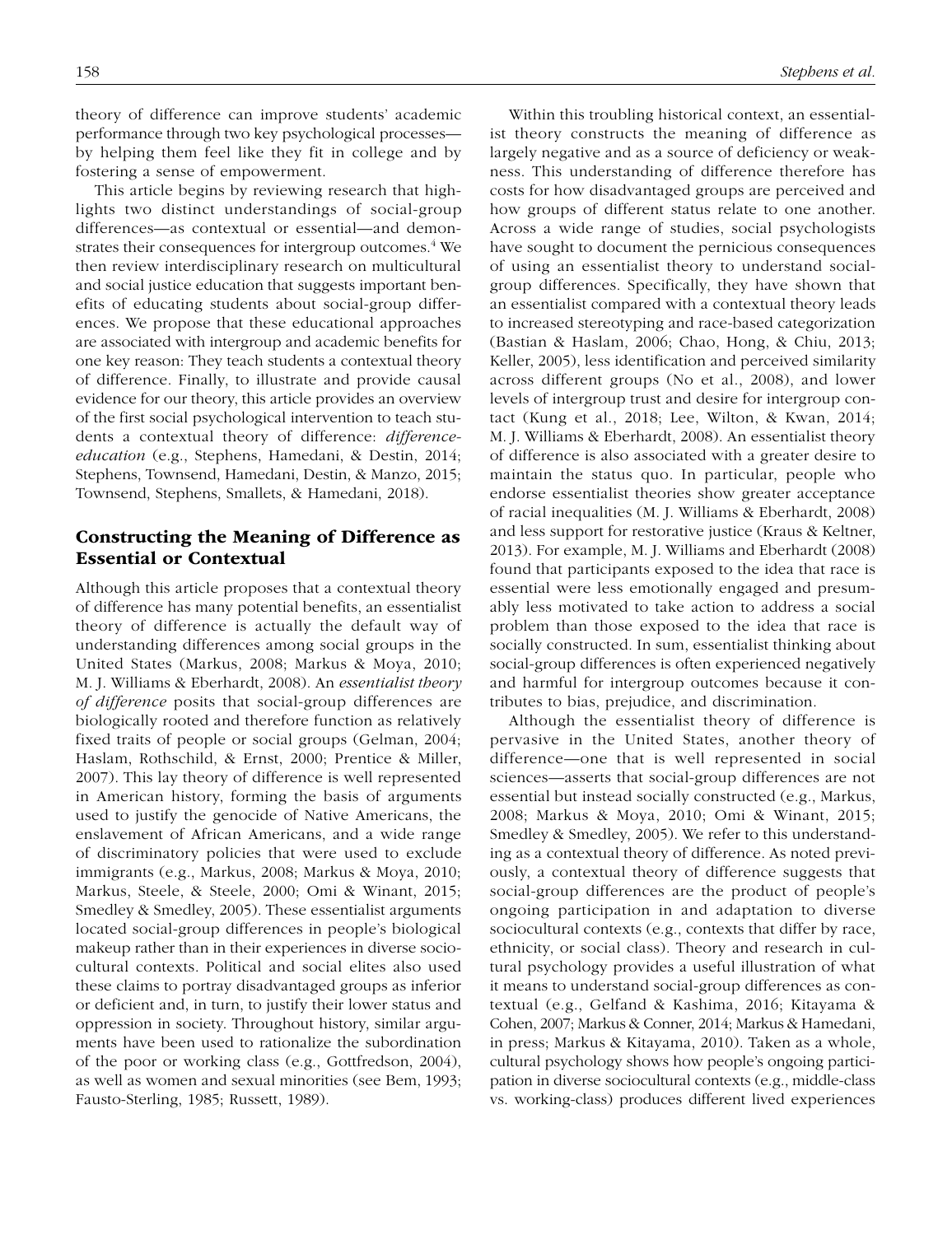(e.g., widely available vs. less available resources). In turn, these experiences can foster culture-specific selves (e.g., as largely independent from or interdependent with others) that reflect and reproduce culture-specific patterns of thinking, feeling, and acting in the world. According to this view, social-group differences reflect normal processes of responding to one's experiences. Further, because these differences emerge from experiences in social contexts, the contextual view implies that differences may be systematic but are not essential or fixed features of particular social groups; rather, they are malleable and can change with new experiences.

We propose that, in contrast to an essentialist theory, using a contextual theory to understand social-group differences can produce a divergent set of meanings and consequences. Because a contextual theory asserts that social-group differences are a normal part of adapting and responding to various sociocultural contexts, we suggest that these differences can be experienced positively and as an asset or source of strength (for related arguments, see Markus, 2008; Markus & Moya, 2010). Consistent with our theorizing, research on cultural models of the self shows that coming from a working-class background does not need to be experienced as a deficiency in professional workplace environments; instead, inhabiting working-class contexts can afford people particular assets. For example, when Master of Business Administration students were asked in an interview study how their previous contexts or backgrounds affected their current experiences, one student from a workingclass background stated: "There's a lot of pride that you take in being self-made to a certain degree . . . And it teaches you a certain level of work ethic and appreciation because it wasn't just something that you fell into" (Dittmann, Stephens, & Townsend, 2018, p. 54).

Social psychology research also provides empirical support for our theory, offering evidence that using a contextual theory of difference is less harmful than an essentialist theory for intergroup outcomes. Specifically, this research shows that exposure to a contextual theory produces less discriminatory behavior, less intergroup conflict, and a reduced attachment to the status quo (e.g., Lee et al., 2014; Levy, Plaks, Hong, Chiu, & Dweck, 2001; No et al., 2008; M. J. Williams & Eberhardt, 2008). A contextual theory also produces less attention to and recognition of consistent information, suggesting a potential role in changing stereotypes (Plaks, Stroessner, Dweck, & Sherman, 2001).

Although social psychology research does not directly examine the intergroup *benefits* of a contextual understanding of difference (i.e., it considers the *reduced harm* relative to an essentialist theory), these findings generally support our theorizing that a contextual theory of difference has the potential to be experienced positively and foster psychological tendencies associated with intergroup skills.

## Supporting Evidence From Multicultural and Social Justice Education

The previous section provides an overview of contextual and essentialist understandings of social-group differences. This research suggests that the consequences of acknowledging social-group differences for intergroup outcomes hinge on the meanings ascribed to those differences. When the meanings of difference are constructed as contextual, research finds that acknowledging social-group differences is less harmful for intergroup outcomes. This work provides preliminary evidence to support our theorizing that a contextual understanding of difference is likely to improve intergroup skills.

To answer the question of whether a contextual theory of difference also has the potential to improve academic performance, we now turn to the education and psychology literature relevant to this question. We theorize that it is possible to leverage a contextual theory of difference to improve not only all students' intergroup skills but also disadvantaged students' academic performance. To provide initial evidence to support our theorizing, we review several relevant interdisciplinary studies in multicultural and social justice education. In the section that follows, we provide an overview of what these educational approaches look like, suggest how they help students learn about the contextual nature of difference, and outline some of their academic and intergroup benefits.

# *Overview of multicultural and social justice approaches to education*

A multicultural or social justice approach to education recognizes how mainstream schools and classrooms often reflect the perspectives of dominant groups in society (e.g., White Americans) while excluding the perspectives of those with less power or status (e.g., African Americans). These processes of exclusion sometimes relatively implicit and sometimes quite explicit—can powerfully undermine disadvantaged students' opportunities to succeed and fuel disparities in academic outcomes (Boykin & Noguera, 2011; Carter, 2013; Ladson-Billings & Tate, 1995; Nasir & Hand, 2006; Warikoo & Carter, 2009). To address these educational disparities, multicultural and social justice education approaches teach students about multiple content areas and use various strategies—often simultaneously to make schools and classrooms more inclusive and empowering for underrepresented students. These strategies include (a) educating all students about social-group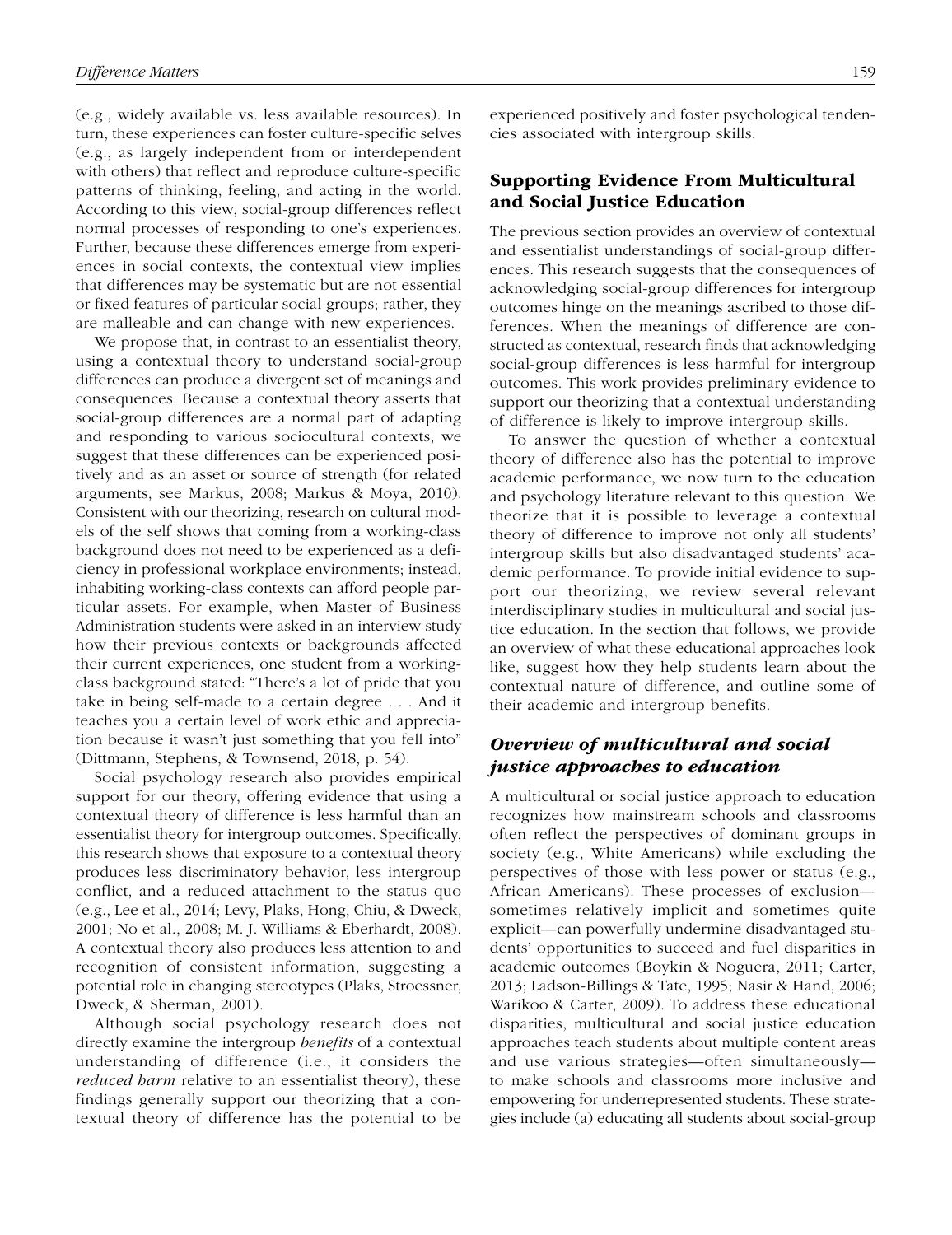differences, power, and inequality; (b) incorporating disadvantaged students' backgrounds and perspectives into teaching and learning; (c) conveying that students' social-group differences can serve as assets; and (d) providing experiential learning opportunities for students to use this knowledge for personal and community empowerment (e.g., Adams, Bell, & Griffin, 2007; Carlisle, Jackson, & George, 2006; Hackman, 2005; Hamedani, Zheng, Darling-Hammond, Andree, & Quinn, 2015).

Helping both disadvantaged and advantaged students to learn about social-group differences is an important part of the pedagogy and practice of multicultural and social justice education. Interdisciplinary research examines the knowledge, skills, and teaching and learning strategies that can help students learn about social-group differences. One area of research characterizes the content knowledge and skills that students need to be literate about the nature and consequences of social-group differences (e.g., perspective taking, systemic thinking; Adams et al., 2007; Au, 2009; Banks, 2007; Freire, 2001; Ladson-Billings, 1995; Noddings, 2005; Sleeter & Grant, 2009). A second area identifies pedagogical strategies that successfully help students learn about social-group differences (e.g., building greater self-awareness, critiquing stereotypes, celebrating aspects of one's culture; e.g., Bertaux, Smythe, & Crable, 2012; Butin, 2007; Cammarota, 2011; Christens & Kirshner, 2011; Ginwright & James, 2002; Westheimer & Kahne, 2004). A third area examines institutional strategies that can help make schools and classrooms more inclusive and empowering spaces for students from diverse backgrounds (e.g., changes to teacher training or institutional design; Ball, 2000; Brayboy & Castagno, 2009; Darling-Hammond, French, & Garcia-Lopez, 2002; Delpit, 1995; Gay, 2000; Ladson-Billings, 1995, 2014; Morrison, Robbins, & Rose, 2008; Paris & Alim, 2017; Sleeter, 1996, 2011).

Across multicultural and social-justice education approaches to education, the theory underlying them is grounded in the understanding that social-group differences are socially constructed (e.g., Sleeter, 2011). Building on this work, we propose that one common strategy unites these approaches: They help students learn a contextual theory of difference. Consistent with this suggestion, scholarship suggests that multicultural and social justice education increases students' understanding of how social-group differences operate in the important social contexts (e.g., home, school, community) of people's lives.

Although research points to the potential of multicultural and social justice education to reduce educational disparities between social groups, most of the work in this area is qualitative or theoretical in nature. This research therefore focuses on developing theory to explain how these educational experiences, including various pedagogical strategies, might produce benefits for students. As a result, this work does not directly establish a relationship between multicultural and social-justice education and its academic and intergroup benefits. There are two notable exceptions, however: the literature on the effects of taking ethnic studies and diversity courses and the literature on participating in intergroup dialogues. We review this literature and focus on the effects that these educational experiences have on students' academic and intergroup outcomes.

*Ethnic studies and diversity courses.* Ethnic studies and diversity courses are an example of multicultural and social-justice education. Scholars have studied the effects of these courses on students' educational outcomes in college as well as elementary and high school settings. We suggest that these courses help students learn a contextual theory of difference by teaching them to use different analytical frameworks and by reviewing various academic content areas. Sleeter (2011) summarizes some of these academic content areas as follows:

(1) explicit identification of the point of view from which knowledge emanates, and the relationship between social location and perspective; (2) examination of U.S. colonialism historically, as well as how relations of colonialism continue to play out; (3) examination of the historical construction of race and institutional racism, how people navigate racism, and struggles for liberation; (4) probing meanings of collective or communal identities that people hold; and (5) studying one's community's creative and intellectual products, both historic and contemporary (p. 3).

These courses encourage students to view social groups, including their own, as socially and historically situated and to connect what they learn in school to their experiences at home and in their communities. By doing so, these classes highlight how contextual factors—such as history, institutions, policies, and practices—can shape students' experiences and life outcomes (Cabrera, Milem, Jaquette, & Marx, 2014). These courses also help students understand how their culture-specific knowledge and perspectives can serve as assets. Sleeter (2011) explains how "giving considerable sustained curricular space" (p. 13) to the heritage of underrepresented communities can help communicate strengths associated with different social groups.

Research examining the effects of ethnic studies and diversity courses provides empirical support for the idea that these learning experiences are correlated with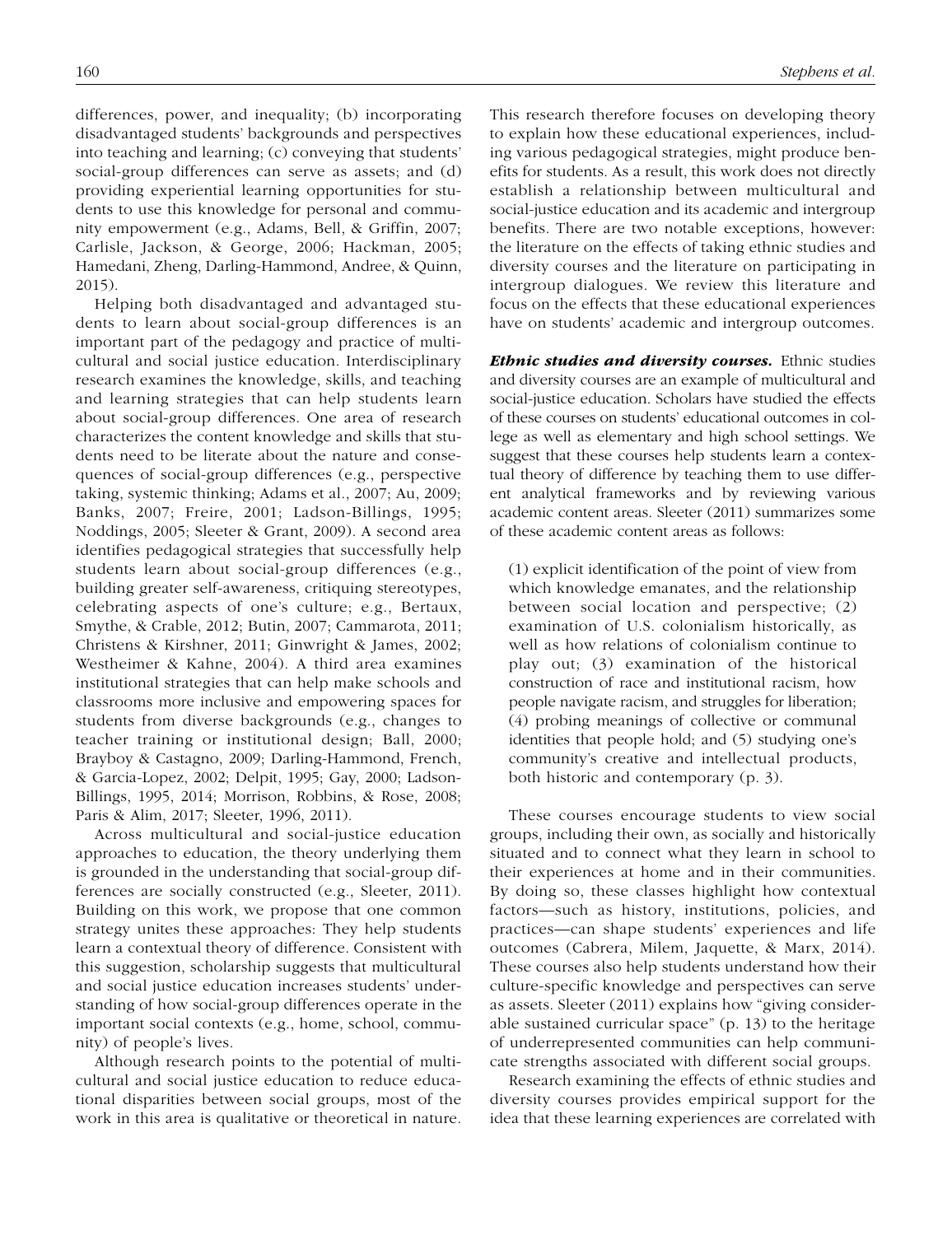a variety of academic and intergroup benefits (see Sleeter, 2011 for a review; see also Bowman, 2010, 2011; Cabrera et al., 2014; Cole, Case, Rios, & Curtin, 2011; Dee & Penner, 2016; Denson, 2009; Gurin, Nagda, & Zúñiga, 2013; Nelson Laird, 2005). Education scholars theorize that these courses benefit both disadvantaged and advantaged students, albeit through different processes (Sleeter, 2011). For both groups, taking these courses correlates with psychological tendencies that can improve intergroup outcomes, such as greater understanding of and appreciation for social-group differences and less intergroup bias (e.g., Bowman, 2011; Denson, 2009; Engberg, 2004; Gurin et al., 2013). These courses also tend to be associated with improved academic performance (e.g., grades, retention, engagement) and an increased sense of agency, especially among disadvantaged students (e.g., Cabrera et al., 2014; Cammarota & Romero, 2014; Sleeter, 2011). For example, one study of San Francisco high schools suggested that taking an ethnic studies course in ninth grade was associated with an increase in ninth-grade attendance, grade point average, and credits earned (Dee & Penner, 2016; see also Cabrera et al., 2014). Although taking ethnic studies was more helpful academically for Latinx students than for Asian students, overall this correlation was observed for students from all racial and ethnic backgrounds.

Despite the observed benefits of these courses, the research on ethnic studies and diversity courses has not yet identified—or tested—the key role of a contextual theory of difference in improving students' academic outcomes. Instead, these courses tend to teach students about topics related to ethnic studies and diversity (e.g., colonialism, historical constructions of race) through a wide range of pedagogical strategies. Moreover, most research on the effects of these courses consists of naturalistic studies or pre-post correlational survey studies that are not designed to establish causality.

**Intergroup dialogues.** Social psychologists and education scholars have also studied the effects of participating in intergroup dialogue courses. These courses build on and integrate theories about multicultural and social justice education with social psychology research on intergroup relations. Intergroup dialogues can be thought of as a specific kind of diversity course designed to teach students about social-group differences through a series of structured discussions and peer interactions that are facilitated by a trained moderator.

In these weekly discussion sessions, students from diverse cultural backgrounds come together in groups and talk about their commonalities and differences (Gurin & Nagda, 2006; Gurin et al., 2013). The dialogues encourage students to think critically with other students about the source, nature, and impact of socialgroup differences. Discussions of difference and inequality are always discussed as experiences that come from participating in sociocultural contexts (e.g., those that differ by race or ethnicity). Therefore, these discussions make visible how these important sociocultural contexts systematically shape people's life experiences and outcomes. Indeed, Gurin et al. (2013) theorize that the dialogues "allow a larger, social truth to emerge between and among individuals in which everyone recognizes themselves as social selves rather than autonomous beings" (p. 78).

Although studies examining the effects of intergroup dialogues do not examine students' academic outcomes, they document a wide range of psychological tendencies associated with better intergroup outcomes (e.g., Gurin & Nagda, 2006; Gurin, Nagda, & Lopez, 2004; Gurin et al., 2013; Gurin, Peng, Lopez, & Nagda, 1999; Hurtado, 2005; Muller & Miles, 2017; Zúñiga, Lopez, & Ford, 2012). In one experiment conducted at nine separate universities (Gurin et al., 2013), students who applied to participate in intergroup dialogues were randomly assigned to either a race- and ethnicity-focused dialogue, a gender-focused dialogue, or a waitlist control condition. In the control condition, students were offered the chance to take an intergroup dialogue course in the future. Participants were surveyed before and after taking the courses and again 1 year later. Consistent with our claim that intergroup dialogues teach students a contextual theory of difference, the researchers found that participating in the intergroup dialogues (compared with a control condition) increased students' contextual understanding of difference and inequality (e.g., that racial disparities result from discrimination as opposed to a lack of individual initiative). Participating in these dialogues also fostered psychological tendencies associated with intergroup skills, such as intergroup empathy, perspective taking, positive attitudes toward diversity, positive emotions in interactions across difference, and intergroup collaboration (see Gurin et al., 2013; Zúñiga et al., 2012). Both disadvantaged and advantaged students showed these intergroup benefits.

Work on intergroup dialogues stands out from ethnic studies and diversity courses because it employs an experimental design that makes it possible to establish causation. However, similar to research on ethnic studies and diversity courses, these dialogues have not yet identified—or tested—the specific role that a contextual theory of difference plays in improving intergroup outcomes. Instead, they teach students about multiple topics (e.g., students' commonalities) and also use various teaching strategies (e.g., critical reflection, alliance building) simultaneously.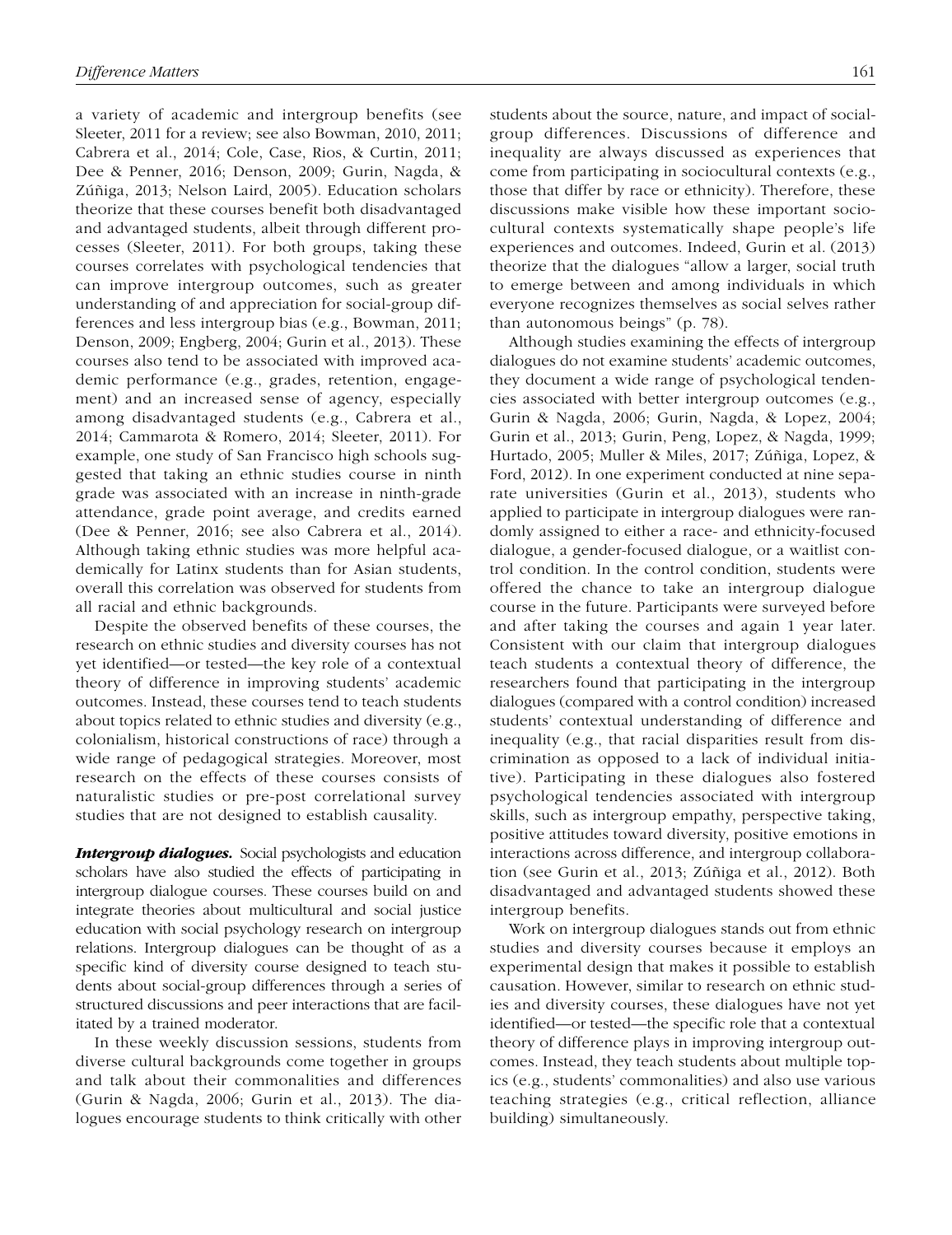## *Extending theory and providing evidence*

Despite the wide range of strategies and content areas included in this scholarship, this work suggests that teaching students about social-group differences has the potential to improve all students' intergroup outcomes and disadvantaged students' academic performance. As noted earlier, we propose that these educational approaches are associated with intergroup and academic benefits for one key reason: They teach students a contextual theory of difference.

In addition to this critical theoretical insight, this article makes two additional contributions. First, we provide further evidence of how a contextual theory of social-group differences can improve both academic performance and intergroup skills. As noted earlier, the interdisciplinary theorizing and research reviewed here have not yet identified the key role that a contextual theory of difference plays in improving students' outcomes. Nor have they directly examined the important causal question of whether the theory produces academic and intergroup benefits. To provide further evidence of how a contextual theory of difference can afford intergroup and academic benefits, we developed and tested the approach of difference-education, the first social psychological intervention to teach students a contextual theory of difference.

Second, this article draws on difference-education to develop theorizing about the psychological processes through which a contextual theory of difference can benefit students. In the next section, we specify two psychological processes through which a contextual theory may improve disadvantaged students' academic performance: increasing a sense of fit and fostering a sense of empowerment.

# Difference-Education: Providing a Contextual Theory of Difference Improves Both Academic Performance and Intergroup Skills

As multicultural and social justice education approaches illustrate, teaching students a contextual theory of difference can take place through a number of different formats (e.g., an ethnic studies course). In the first difference-education intervention, we opted to teach students a contextual theory using a student panel format that featured student speakers from diverse backgrounds. In social psychological studies of students' educational experiences, the term *intervention* typically refers to an effort to change students' experiences, behavior, and/or outcomes using a randomized controlled experimental design that tracks students over time (Paluck & Shafir, 2017; Walton, 2014; Walton & Wilson, 2018; Wilson, 2011; Yeager & Walton, 2011).<sup>5</sup>

The defining feature of a difference-education intervention is its use of contrasting real-life stories of students from diverse backgrounds to convey a contextual theory of difference. Hearing how students' current experiences in college vary as a function of their different backgrounds helps intervention participants learn that their particular college experiences are contextual—that is, a product of students' diverse life experiences and backgrounds. In other words, hearing these contrasting personal narratives helps participants learn about how students' diverse backgrounds can matter in college in both positive and negative ways. We designed this initial difference-education intervention to examine whether it was possible to use a contextual theory of difference to improve academic performance among disadvantaged students—in this case, firstgeneration college students (Stephens et al., 2014). We also explored whether a contextual theory would produce additional psychological tendencies that would improve intergroup skills for all students.

Our initial intervention studies focused on improving the academic performance of first-generation college students (i.e., students from working-class backgrounds) for two key reasons. First, because much of our prior work has focused on social class and experiences of first-generation college students in higher education (e.g., Stephens, Fryberg, Markus, Johnson, & Covarrubias, 2012; Stephens, Townsend, Markus, & Phillips, 2012), we were well equipped to design an intervention to address these students' particular challenges. Second, we theorized that firstgeneration students' views of their social class backgrounds would be less defined compared with other social-group differences (e.g., race or gender) and, therefore, relatively open to change.

Given that U.S. society is often unwilling to acknowledge the powerful ways in which social class shapes people's life outcomes (Kingston, 2000; Mantsios, 2006; J. C. Williams, 2017), we expected that first-generation students' views about social class would likely be less explicit or defined. Further, given that social class is often viewed as a relatively malleable identity that can change over time as a result of new experiences (e.g., gaining a college degree; Destin, Rheinschmidt-Same, & Richeson, 2017), we also expected these views to be open to change. Accordingly, we theorized that a contextual theory of difference would be especially powerful in altering how first-generation college students make sense of their college experiences.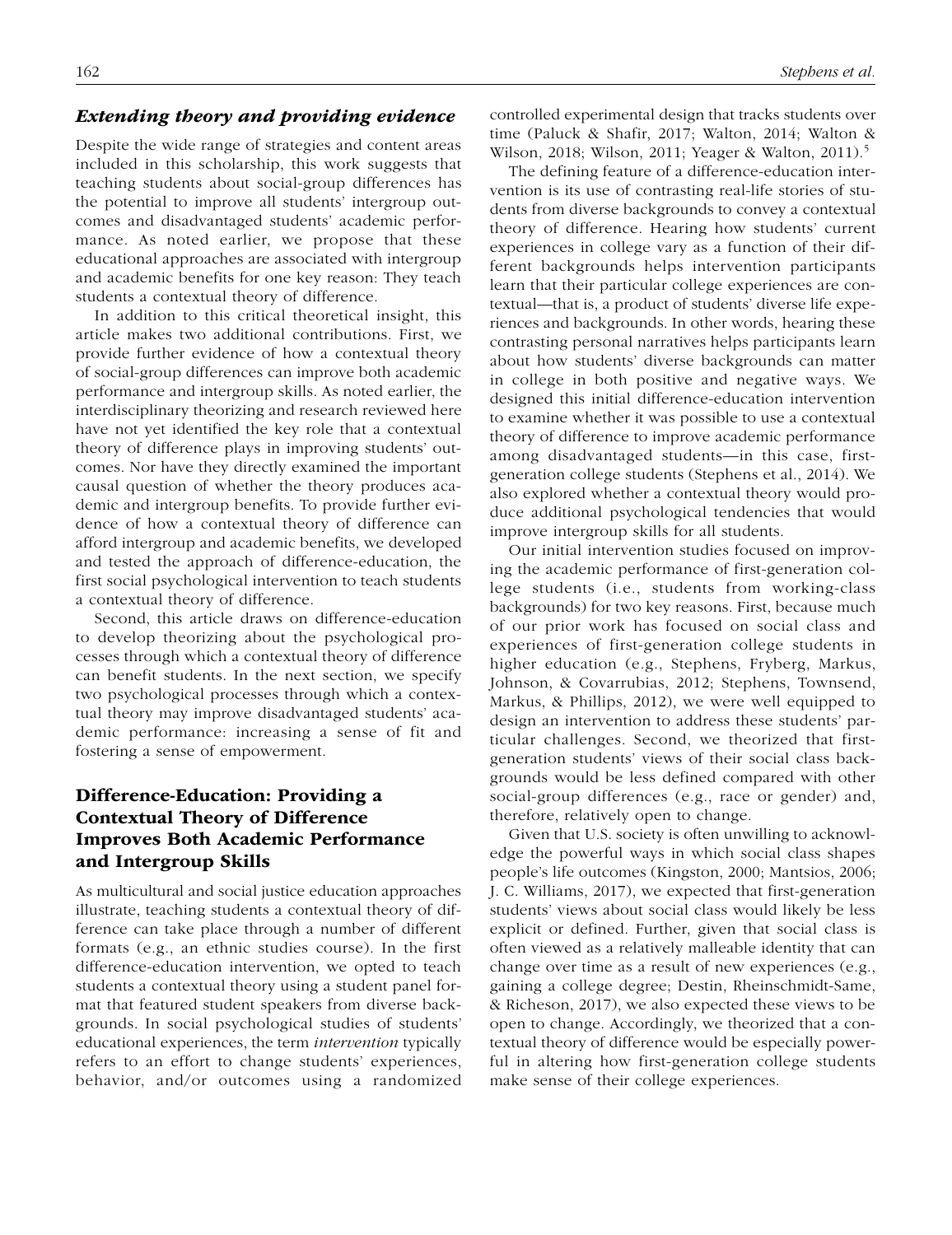# *How difference-education conveys a contextual theory*

To investigate whether a difference-education intervention can improve the academic performance of disadvantaged students while also improving intergroup skills for all students, we invited first-year students at an elite university to participate in an intervention at the beginning of the academic year. In the intervention we randomly assigned half of the participants to attend a difference-education intervention and the other half to attend a control intervention. In both conditions, incoming students attended a panel in which senior students told personal stories about how they adjusted to and found success in college. Incoming students and panelists included both first-generation and continuinggeneration students (i.e., students who have at least one parent with a 4-year degree) so that this experience would be relevant to everyone and avoid stigmatizing disadvantaged students.

In the difference-education intervention, panelists' stories conveyed a contextual theory of difference by linking their social class backgrounds to the contrasting experiences they had in college. In particular, their stories revealed how students' different backgrounds (a) negatively shaped the challenges they confronted and (b) positively shaped the strengths and strategies that they leveraged to be successful. Because part of learning a contextual theory is understanding that social-group differences can be positive, it was critical to convey that students' diverse backgrounds presented not only challenges but also strengths.

For instance, to highlight how different social class backgrounds can negatively shape the college experience, panelists were asked, "Can you provide an example of an obstacle that you faced when you came to [university name] and how you resolved it?" One firstgeneration panelist responded, "Because my parents didn't go to college, they weren't always able to provide me the advice I needed, so it was sometimes hard to figure out which classes to take and what I wanted to do in the future." This first-generation student's story conveys a contextual understanding of difference by linking his previous social class context (i.e., not having college-educated parents) to an obstacle he faced in college (i.e., not knowing which classes to take). In contrast, after previously mentioning her parents' graduate-level degrees, one continuing-generation panelist responded, "I went to a small private school, and it was great college prep. We got lots of one-on-one attention, so it was a big adjustment going into classes with 300 people." As in the first-generation student's story, the continuing-generation student's story links her social class background (i.e., having highly educated parents) to a college obstacle (i.e., having less attention and support in college than in high school).

The intervention also exposed students to examples of how their diverse social class backgrounds can positively shape the strategies and strengths they use to succeed in college. First-generation and continuinggeneration student panelists discussed how they worked to overcome their particular challenges. For instance, after the first-generation student in the previous example described his inability to get specific advice about college and careers from his parents, he stated, "There are other people who can provide that advice, and I learned that I needed to rely on my adviser more than other students." In contrast, the continuing-generation student who faced the challenge of being overwhelmed in large classes explained, "I felt less overwhelmed when I took the time to get to know other students in the class."

To further convey how one's background can positively shape the college experience, panelists described how their backgrounds afforded them particular strengths. For instance, panelists were asked, "What experiences that you had prior to [university name] prepared you to excel in ways that you wouldn't have anticipated at the time?" After describing her social class background, one first-generation panelist responded,

I've been through a lot in my life. . . . It gave me perspective that made [university name] a lot easier to tackle. Midterms and papers seem hard, and they are, but at the same time they just seem like another drop in the bucket, and I love that perspective.

This first-generation story links the student's social class background (i.e., overcoming adversity as a result of coming from a family without college education) to a strength (i.e., having a broad perspective), emphasizing the contextual nature of her positive college experiences. Likewise, after describing her parents as having college degrees, one continuing-generation panelist responded as follows:

My choice to attend [university name] really was supported by everyone in my family. There was no sort of imposition by my parents [saying], "You need to go to the University of Texas," or anything like that. It was like, "Wherever you want to go we'll fully support you in any way that we really can," and so they were very open with it.

As in the first-generation story, the continuinggeneration story links the student's social class background (i.e., having college-educated parents) to a background-specific strength (i.e., having parents who are open and supportive).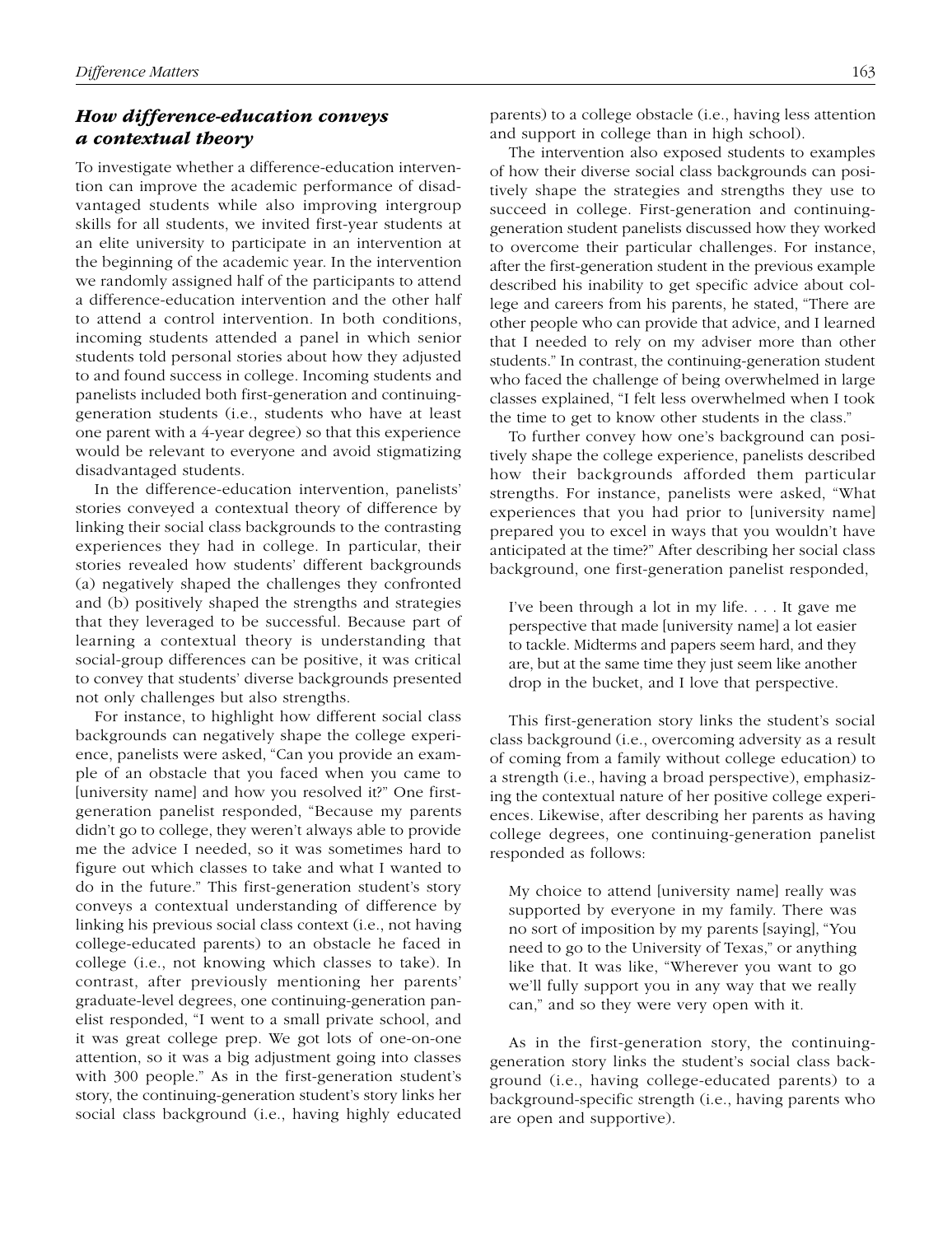In contrast, students in the control intervention were exposed to similar stories, but these stories did not communicate a contextual theory of difference. That is, the panelists' stories did not include backgroundspecific information about how their social class backgrounds shaped their college experiences. The control condition used the same format and panelists, who also told personal stories about their experiences in college—in particular, the obstacles they faced and the strengths and strategies that they leveraged to be successful. For example, panelists were asked, "What do you do to be successful in your classes?" One panelist told her story about an obstacle she faced in college (e.g., the coursework was difficult) and then suggested a strategy for success: "Go to class, and pay attention. If you don't understand something or have a hard time with the material, meet with your teaching assistant or professor during office hours." As in the differenceeducation condition, participants in the control condition learned about panelists' different experiences in college, including challenges they faced (e.g., a student found coursework to be difficult), and the strategies they learned to be successful (e.g., a student found it helpful to meet with a professor). Note that participants across both conditions learned the same types of strategies for success, such as seeking help from peers and professors. The key difference was that students in the control condition did not learn a contextual theory of difference (i.e., how their backgrounds shaped their obstacles, strengths, or strategies for success). Stephens et al. (2014) provide additional details about the methods and content of difference-education, including more complete excerpts of the student stories.<sup>6</sup>

#### *Outcomes of difference-education*

To obtain initial evidence for our theory of how a contextual theory of difference can benefit students, we reviewed the outcomes of two evaluations of differenceeducation interventions. In the initial study described in the previous section, participants listened to students' stories told in an in-person student panel with a group of other students. We then followed intervention participants throughout their first 2 years of college, conducting a series of surveys and an in-person laboratory study (Stephens et al., 2014; Stephens, Townsend, et al., 2015). In a replication study, participants learned the same intervention content online as they read about successful students' stories individually. This study followed intervention participants throughout their first 2 years, conducting a series of surveys (Townsend et al., 2018).

Given that the education scholarship we reviewed suggests that disadvantaged students are most likely to benefit academically from learning a contextual theory of difference, we expected that difference-education would improve the academic performance of the firstgeneration students in our study. Consistent with our hypotheses, the initial in-person study revealed that firstgeneration students in the difference-education condition earned higher first-year grades than their counterparts in the control condition (Stephens et al., 2014), thereby reducing the social class achievement gap. This improvement in grades was explained by an increased tendency among first-generation students to take advantage of the campus resources they needed to succeed (e.g., seeking help from professors; Stephens et al., 2014). In the online replication study, we found the same grades benefits for first-generation students at the end of their second year (Townsend et al., 2018). In this case, the improvement in grades was explained by a greater sense of learner empowerment and perceived preparation, a complementary but somewhat different process (Townsend et al., 2018). Taken together, and drawing from the social psychology and education literature reviewed earlier (e.g., Gurin et al., 2013), we theorize that the intervention increased students' sense of empowerment—the psychological experience of being empowered (e.g., feeling efficacious), coupled with the willingness to take the actions (e.g., seeking resources) necessary to succeed. These findings provide the first causal evidence supporting our hypothesis that a contextual theory of difference can improve disadvantaged students' academic performance.

The social psychology and education research reviewed earlier suggests that teaching students about social-group differences is associated with psychological tendencies that can improve intergroup skills (e.g., perspective taking) for both disadvantaged and advantaged students. By providing a contextual theory of difference, we therefore expected that differenceeducation would afford similar types of intergroup skills for both first-generation and continuing-generation students. To explore this hypothesis, we tested whether students across both intervention studies had learned the contextual theory of difference. We asked participants to write about what they had learned from the student stories they had listened to or read. Our coding of themes that emerged in participants' open-ended responses provided evidence consistent with the idea that participants learned a contextual theory of difference. Specifically, both first-generation and continuinggeneration students in the difference-education condition were far more likely than students in the control condition to report that they learned how students' different backgrounds—or experiences in different contexts—can matter in college (Stephens et al., 2014; Townsend et al., 2018). For example, one intervention participant said, "People from different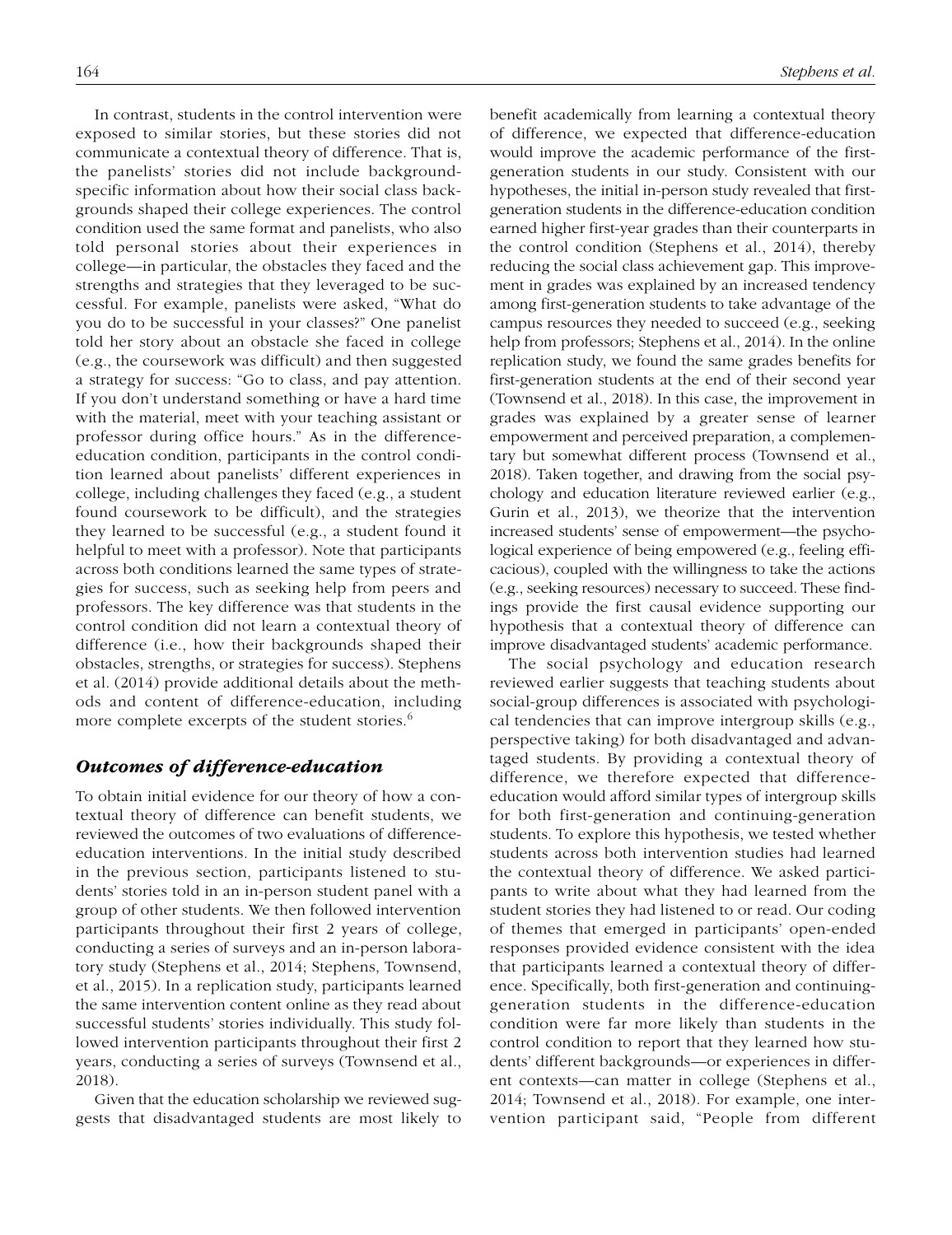backgrounds have different expectations of college." Another intervention participant said, "Everyone comes from such a different background and has different motives for doing well." These findings are consistent with research on the effects of intergroup dialogues, showing that these courses foster a more structural understanding of difference and inequality for both advantaged and disadvantaged students (Gurin et al., 2013).

Second, at the end-of-first-year follow-up to the inperson intervention, we examined additional psychological tendencies that we theorize should improve intergroup skills. Drawing on a measure of diversity endorsement from Plaut, Garnett, Buffardi, and Sanchez-Burks (2011), we created a measure of *appreciation of difference*—that is, the extent to which participants understand the significance and value of diversity as part of their college experience. A sample item was as follows: "It is important to have multiple perspectives on campus (e.g., cultures, races, ethnicities, genders, socioeconomic backgrounds, and sexualities)." Consistent with the intergroup benefits observed in intergroup dialogue evaluation studies (Gurin et al., 2013), we found that both first-generation and continuing-generation students in the difference-education compared with the control condition reported a greater appreciation of difference (Stephens et al., 2014). Likewise, using the standard measure of perspective taking (the interpersonal reactivity index; Davis, 1983), we found that both firstgeneration and continuing-generation students in the difference-education condition compared with the control condition reported higher levels of perspective taking at the end of the first year of college (Stephens et al., 2014).

Third, at the end-of-second-year follow-up to the in-person intervention, we also examined participants' comfort with social-group differences in actual interactions (see Stephens, Townsend, et al., 2015, for detailed methods). Again, for all students—regardless of their social class backgrounds—we found that differenceeducation produced psychological tendencies that we theorize should foster intergroup skills. In an interaction with another college student (i.e., a research assistant), difference-education participants showed a greater willingness to talk about the impact of their different background contexts (e.g., family and friends from home) and were more comfortable doing so, as indicated by their physiological responses (Stephens, Townsend, et al., 2015). We theorize that this greater comfort with one's own social-group differences is a first step toward better interactions with others from different social groups or backgrounds. These findings are consistent with work on multicultural and social justice education, which provides correlational evidence suggesting that teaching students about social-group differences has the potential to improve all students' intergroup skills.

Finally, some of the social psychological literature on "wise" interventions demonstrates that interventions giving students a new lay theory can improve students' subjective psychological experiences as they transition to college (Walton & Wilson, 2018; Wilson, 2011; Yeager & Walton, 2011). Therefore, we explored whether this would be the case with difference-education. On the basis of the end-of-year follow-up to the initial inperson intervention study (Stephens et al., 2014), we found that the difference-education intervention helped both first-generation and continuing-generation students experience a higher-quality college transition compared with the control condition. Specifically, we found that both first-generation and continuinggeneration students showed higher levels of academic identification, psychological well-being, and social fit (see Stephens et al., 2014 for specific items).7

Together, these results provide the first causal evidence supporting our theory that providing a contextual theory of social-group differences can not only improve disadvantaged students' academic performance but also foster all students' intergroup skills.

## *A contextual theory can increase fit and empowerment*

Drawing on insights from research on multicultural and social justice education, we theorize that providing a contextual theory has the potential to improve disadvantaged students' academic performance through two key psychological processes—by helping them feel like they fit and fostering a sense of empowerment. This article uses the term *fit* to refer to the feeling of being accepted, recognized, welcomed, and included within a setting such as the college community (e.g., Stephens, Brannon, Markus, & Nelson, 2015).8 The term *empowerment* is used to capture (a) the psychological experience of efficacy, ownership, and control and (b) the resulting willingness to enact strategies needed to make the most of one's experience. Using the example of a differenceeducation intervention, we provide initial evidence for the role of these psychological processes.

Specifically, we theorize that a difference-education intervention should increase disadvantaged students' fit by revealing that difference comes from the context and is therefore a normal, expected part of the college experience. Understanding this can decrease the stigma and negative meanings attached to one's experiences of difference (e.g., questioning whether one belongs) and should foster students' sense of fit with the college setting. For example, when students face challenges (e.g., difficulty choosing a major), a contextual theory conveys that these challenges may be informed by their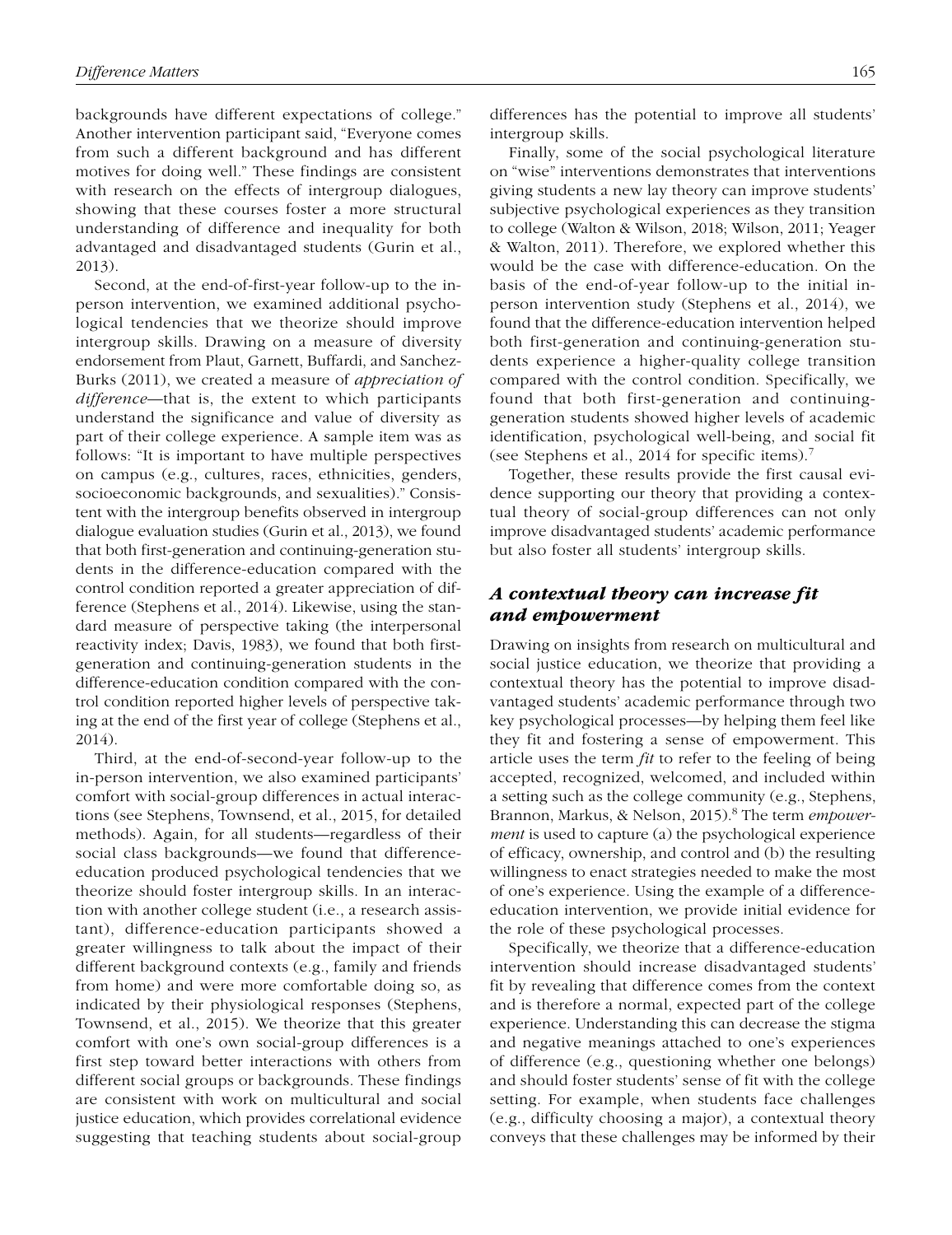backgrounds and prior experiences (e.g., not having college-educated parents) rather than because they are incapable or deficient. As described above, longitudinal surveys evaluating the effects of difference-education have demonstrated that it can increase first-generation students' sense of social fit with the college environment (Stephens et al., 2014; Townsend et al., 2018). For example, after participating in our difference-education intervention, a first-generation student described her newfound sense of fit:

I am a first-generation college student so it's nice to know that not everyone comes from a highly educated, upper middle-class family. I feel like I'm an outsider here, but the panel made it clear that's not exactly how it is and you can be successful no matter what background you come from.

Using difference-education as an example again, we theorize that providing a contextual theory should increase disadvantaged students' empowerment by helping them better understand the contextual sources of the challenges they confront in college (e.g., Gurin et al., 2013). Learning that one's challenges result from experiences in different contexts (e.g., not having college-educated parents) rather than some individual deficiency means that one's experiences in the future can be changed. This understanding should help students feel more efficacious and in control of their experiences and outcomes and at the same time foster their willingness to take appropriate action. As described above, longitudinal surveys evaluating the effects of differenceeducation have demonstrated that the intervention can improve first-generation students' academic performance by increasing students' psychological empowerment (e.g., sense of efficacy; Townsend et al., 2018), as well as their willingness to take advantage of campus resources (Stephens et al., 2014). For example, after participating in difference-education, one first-generation student described gaining a sense of empowerment:

I found that the panelists who came from backgrounds similar to mine and . . . who had parents that didn't attend a university ran into many of the similar obstacles in their lives. And I found this information that I received very helpful because I realized that there are students here that have faced and overcome similar obstacles to me and it just gives me a sense of encouragement that I can also overcome those obstacles.

In sum, the example of difference-education provides initial evidence to support our theory that providing a contextual theory of social-group differences can improve both disadvantaged students' academic performance and all students' intergroup skills. This example provides the first causal evidence that a contextual theory can improve disadvantaged students' academic performance and begins to specify some of the psychological processes—fit and empowerment—through which a contextual theory can produce these academic benefits.

## Discussion: Theoretical Implications and Future Directions

Social-group differences by class, race, ethnicity, gender, sexuality, and disability, among others, powerfully shape students' experiences and outcomes in higher education. Given the increased attention to social-group differences on college campuses and in American society today, this is a timely opportunity to improve people's understanding of their own and others' differences.

Understanding how social-group differences matter is a vital intergroup skill needed to navigate today's increasingly diverse and divided world. It is also a crucial first step to making institutions such as college campuses more inclusive and equitable—spaces in which people of all backgrounds can thrive. We began this article by asking whether it was possible to take advantage of the current spotlight on social-group differences to educate college students about how their differences matter, while at the same time improving performance of students who are disadvantaged by mainstream educational environments. By bringing together insights from a wide range of interdisciplinary literature in education and psychology, this article presents evidence supporting our theory that teaching students a contextual theory of difference can work to accomplish both of these important goals.

In this article, we theorized about how interventions that help students understand the contextual nature of social-group differences can effectively reduce educational disparities. Yet a number of important questions remain open to further investigation.

## *Processes of change*

As is the case with other popular and successful social psychological interventions, future research on interventions that communicate a contextual theory of difference should further specify the necessary and sufficient components that drive the intervention's benefits. One important question is whether role models with similar backgrounds or identities are necessary for students to gain a contextual understanding of difference (e.g., Oyserman & Destin, 2010). For example, would intervention participants need to listen to stories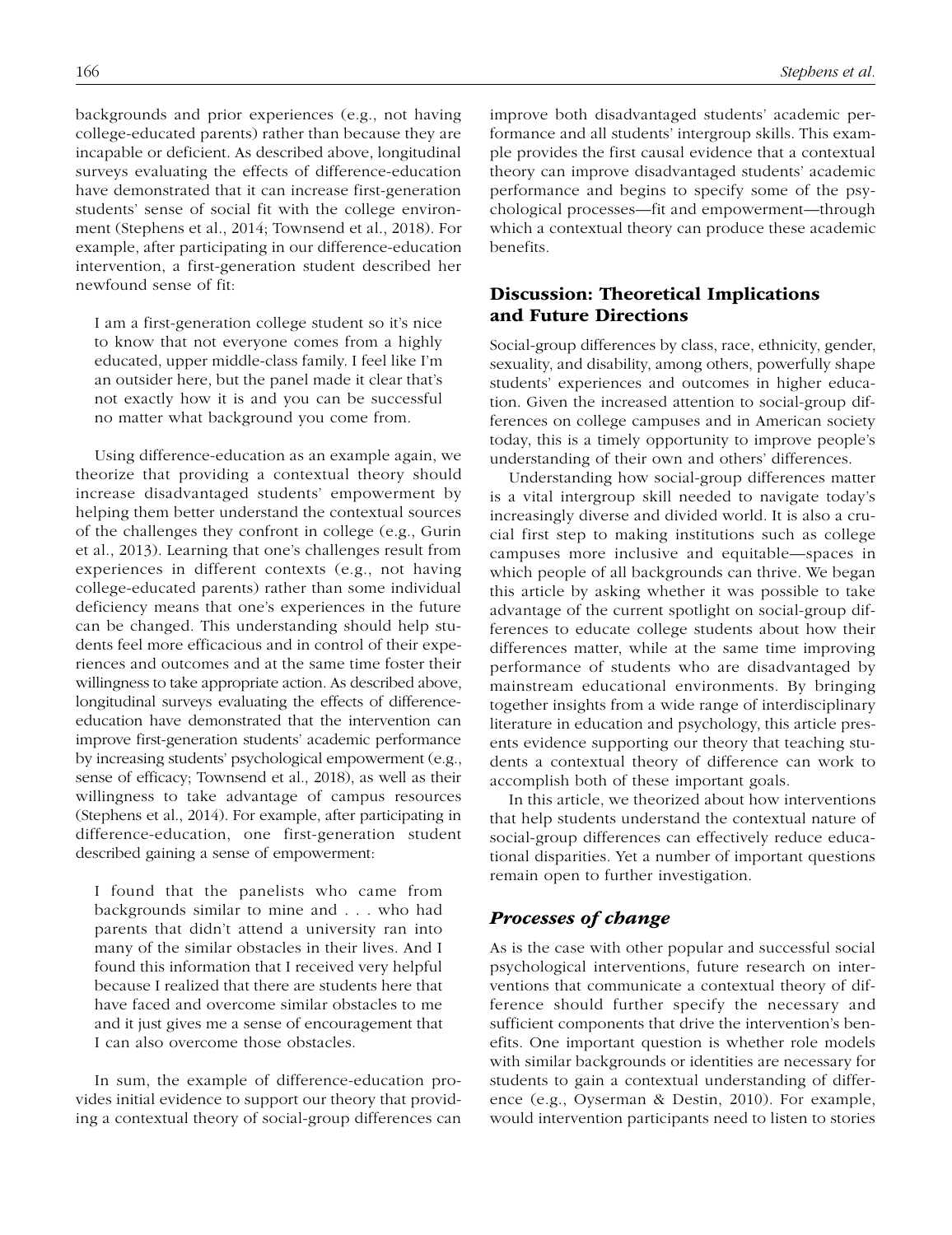of successful seniors who are either first-generation or continuing-generation students, or could they simply read a research article about the contextual sources of social inequality? On the one hand, research suggests that students are most likely to learn from and personalize the intervention message when they listen to stories of successful older students (e.g., Marx, Ko, & Friedman, 2009; Marx & Roman, 2002). On the other hand, research on multicultural and social justice education suggests that these educational approaches yield similar benefits as difference-education and that they do so without using peer role models to deliver the message (Cabrera et al., 2014; Dee & Penner, 2016).

Another important question for future research is whether an intervention that teaches a contextual theory of difference would need to teach students concrete strategies they need to overcome the obstacles they face (e.g., seeking help from professors). We theorize that gaining a sense of empowerment requires learning not only about the types of challenges students are likely to face (e.g., not knowing how to choose a major) but also about concrete strategies (e.g., seeking help from professors) to overcome them.

Future research should also investigate the specific ways in which interventions that provide a contextual theory can catalyze psychological and behavioral changes in a recursive cycle over time (see Miller, Dannals, & Zlatev, 2017). Previous work on multicultural and social justice education, as well as the difference-education studies presented here, suggests that fit and empowerment are two key processes that begin to explain how a contextual theory can change behavior (e.g., seeking resources) and improve academic performance (see Fig. 1). However, further work is needed to unpack precisely how these psychological changes work in tandem to sustain long-term behavioral changes (and vice versa). For example, in one direction, how might the psychological experiences of fit and empowerment work together to initiate key behavioral changes such as seeking campus resources or developing a relationship with a mentor? And, in the other direction, how do these behavioral changes affect and sustain students' psychological changes over time as they encounter new experiences?

Beyond fit and empowerment, research should consider other possible complementary processes through which learning a contextual theory of difference could catalyze psychological or behavioral change. For example, future work could examine how learning a contextual theory might benefit disadvantaged students by increasing their self-reflection and metacognition about their own learning processes (e.g., Chen, Chavez, Ong, & Gunderson, 2017). Future work might also consider

whether students who learn a contextual theory of difference become more culturally intelligent—that is, better able to function and operate in diverse settings (e.g., Ang & Van Dyne, 2008; Earley & Ang, 2003; K. Leung, Ang, & Tan, 2014). Likewise, research could examine whether students develop metacognitive skills about how cultures work and how people's thoughts, feelings, and actions can be shaped by their cultures (e.g., A. K. Y. Leung, Lee, & Chiu, 2013; Mor, Morris, & Joh, 2013).

#### *Across multiple groups and settings*

The research reviewed in this article suggests that providing a contextual theory of difference has the potential to benefit both disadvantaged and advantaged students. Indeed, work on multicultural and social justice education theorizes and provides evidence to suggest that teaching students about social-group differences can help all students improve their intergroup skills (e.g., perspective taking). This prior work also suggests that learning about social-group differences can help all students gain a sense of empowerment to effect positive social change (see Sleeter, 2011). Similarly, the initial in-person difference-education study described here benefited both first-generation and continuinggeneration students in ways that are likely to improve intergroup skills (i.e., increased perspective taking, appreciation of difference, and willingness to talk about social-group differences in an interaction; Stephens et al., 2014; Stephens, Townsend, et al., 2015). The inperson difference-education study also improved both first-generation and continuing-generation students' subjective psychological experience in the transition to college (Stephens et al., 2014).

Despite some evidence suggesting potential intergroup and social benefits for all students, more work is needed to better understand when and how disadvantaged versus advantaged students may benefit. Future studies might consider how the psychological and behavioral changes initiated by an intervention unfold similarly or differently for advantaged versus disadvantaged students. For example, does learning a contextual theory of difference empower students from diverse backgrounds in different ways, and does that sense of empowerment translate into different behavioral responses (e.g., resource seeking among disadvantaged students vs. being willing to act as allies among advantaged students)? Furthermore, are there situations in which disadvantaged versus advantaged students are likely to show resistance to the message and respond in a threatened manner?

In addition to better understanding how a contextual theory of difference can benefit individual students,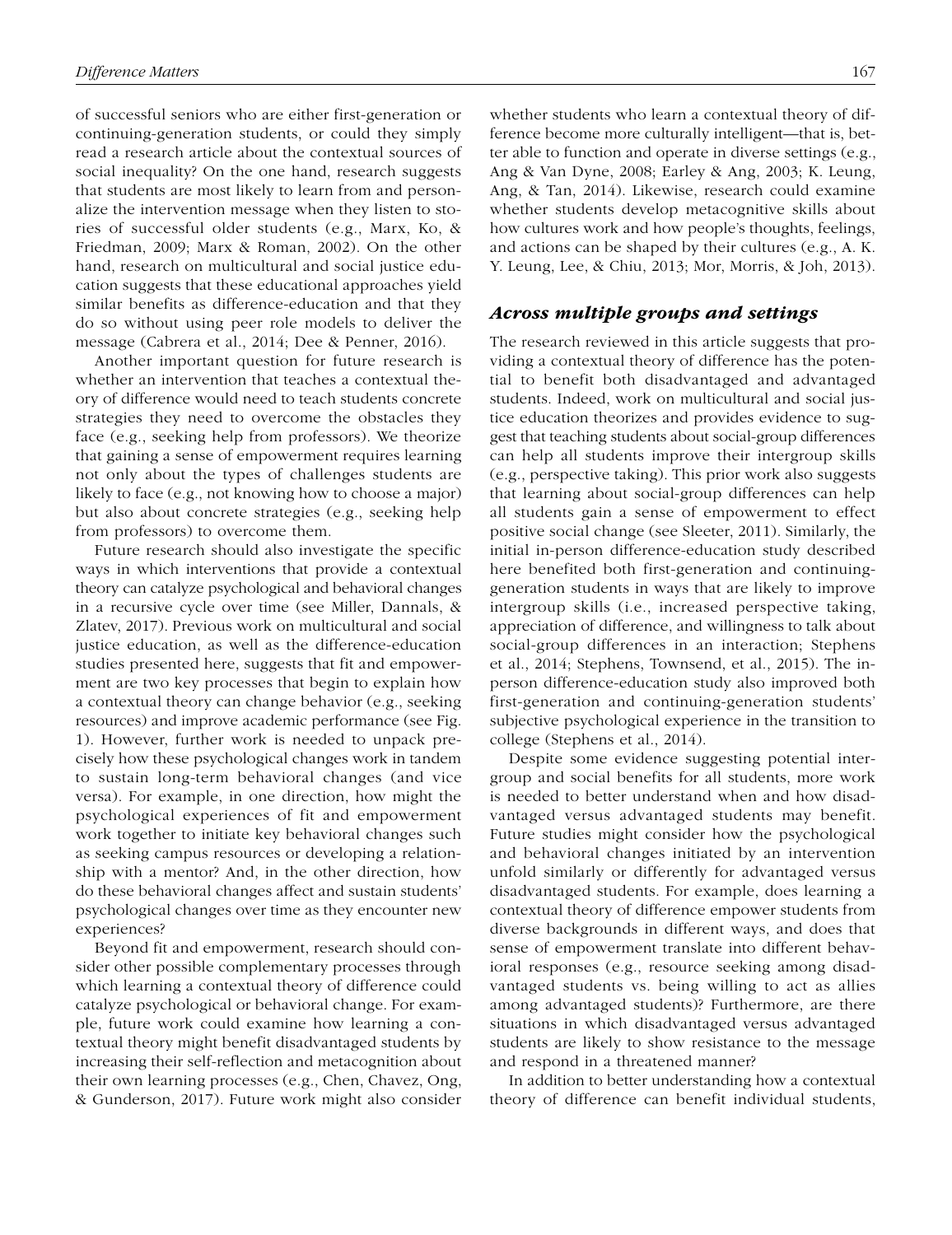future research should consider how such a theory might be used to drive cultural change at an institutional level. As in other classic social psychological interventions (Wilson, 2011; Yeager & Walton, 2011), difference-education focuses on changing individuals' construal (i.e., providing a contextual theory) to alter their psychological experiences (e.g., increase their fit and empowerment) and improve their academic performance. We believe that these individual-level changes are not a panacea and may fail to support long-term change if they are not built into and reinforced by the larger college culture. To support these individual-level changes over time, we must also change institutional-level policies, practices, and resources (e.g., Hamedani et al., 2015; Markus & Conner, 2014; Markus & Hamedani, in press; Okonofua, Paunesku, & Walton, 2016; Stephens, Markus, & Fryberg, 2012; Walton & Wilson, 2018). For example, universities could communicate a contextual theory of difference in diversity courses or via shared cultural products such as university websites or student guidebooks. At the same time, however, because people can shape their cultures (Markus & Hamedani, in press), providing a contextual theory at the individual level also has the potential to change institutions. Increasing individual-level awareness and understanding of social-group differences can create a more inclusive and accepting environment in which students are empowered to effect change.

Beyond changing culture at an institutional level, future research should examine how to extend interventions that provide a contextual theory of difference to new settings (e.g., the workplace, community colleges) and social groups (e.g., women or racial and ethnic minorities). Across various settings and groups, the general methodological strategy of the approach would be the same: The intervention would seek to change people's experiences, behaviors, and outcomes by providing a contextual theory of difference. However, as is the case in any intervention, it is important to take local context and the particular social group into account. In practice, researchers must work to understand the existing views and challenges that a particular disadvantaged group faces and tailor intervention methods and content to them.

Specifically, an intervention designed to address race or gender (vs. social class) would need to take into account how people's existing views about race and gender may differ from those about social class. As described earlier, because existing views about race or gender (vs. social class) are likely better defined and more difficult to change, an intervention that seeks to provide a contextual theory about racial or gender differences would need to be tailored to counteract people's existing narratives about race or gender (e.g., as biological or fixed features of people). Moreover, discussions about race and gender (vs. social class) may also be more fraught and may therefore require additional steps to render them inclusive and empowering rather than threatening. For example, race-focused and gender-focused intergroup dialogues rely on highly trained instructors to facilitate discussions and engage students for an extended period of time (e.g., over the course of an entire semester).

In the case of different settings, we suggest that interventions that provide a contextual theory of difference also have the potential to improve employees' outcomes in the workplace. Indeed, organizational research examining the effects of multicultural ideologies—that is, messages that attend to and celebrate employees' diversity—suggests that such an intervention could be effective (e.g., Apfelbaum, Stephens, & Reagans, 2016; Plaut, Thomas, & Goren, 2009; Purdie-Vaughns, Steele, Davies, Ditlmann, & Crosby, 2008). On the surface, a contextual theory of difference may seem similar to the ideas contained in multiculturalism. Although there is some overlap, they are distinct constructs. Whereas multiculturalism is an ideology that focuses on attending to and celebrating social-group differences (e.g., having different perspectives), a contextual theory of difference provides a deeper understanding of what difference is, where it comes from, and how it functions. Moreover, whereas multiculturalism focuses exclusively on the positive aspects of difference, a contextual theory explains how difference shapes one's experience in both positive and negative ways.

Similarly, organizational research on the effects of diversity training programs suggests that such efforts have the potential to accomplish their goal of reducing bias and increasing diversity (Dobbin & Kalev, 2013, 2016; Moss-Racusin et al., 2014, 2016). These programs often focus on teaching people about implicit bias and how to avoid making discriminatory decisions influenced by these biases (e.g., in hiring, promotions). However, they vary dramatically in the messages they convey (e.g., implicitly assigning blame to advantaged groups rather than conveying that diversity is a shared concern) and how they convey those messages (e.g., active vs. passive learning; see Moss-Racusin et al., 2014). Note that unlike the educational approaches reviewed in this article, these diversity programs do not provide people with a contextual theory of difference. Although diversity training can be effective when conducted in the right way, research also suggests that such efforts can be ineffective or even backfire when they are not implemented properly.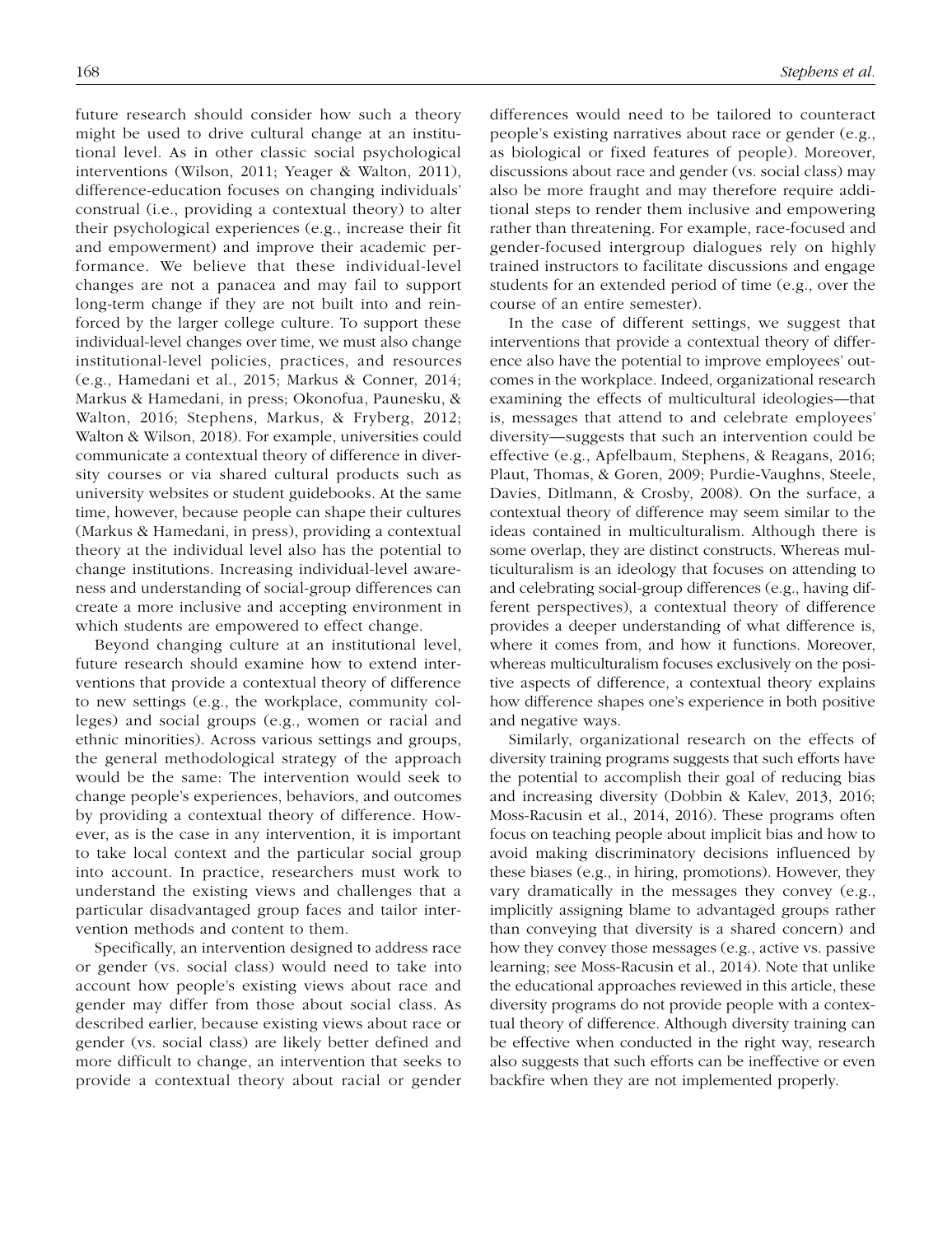## Conclusion

The reality of an increasingly diverse yet divided America has spurred a powerful ongoing national conversation about the impact of social-group differences on economic opportunity, racial equity, and educational attainment. The current spotlight on these issues has raised the voices of those who seek to reduce disparities between social groups while also increasing societal awareness of the significance of social-group differences. Popular social movements, such as Occupy Wall Street's consciousness-raising around economic inequality, Lean In's push for increased gender equity in the workplace, and Black Lives Matter's call to end racial injustice in policing and the legal system, reflect this desire to understand these differences. Likewise, colleges and universities across the nation are grappling with the critical need to educate faculty, students, and staff about how social-group differences matter.

In this article, we proposed that it was critical to continue talking about social-group differences and inequality—in this case, helping students to better understand the contextual nature of these differences. On the one hand, the academic work reviewed herein generally supports the idea that educating students about socialgroup differences is associated with academic, social, and intergroup benefits—if done in the right way (e.g., Sleeter, 2011). On the other hand, it is also critical to acknowledge that the benefits of attending to difference hinge on how difference is represented and what it means to the students who learn about it. Indeed, if difference is represented as essential or linked with negative stereotypes or deficiencies, it can of course have a number of negative repercussions. Despite these potential downsides, we argue that we should not avoid discussing social-group differences but rather continue to work to better understand how to best educate students about this topic in an informed and identity-safe way. Doing so will help ensure that 21st-century students will be equipped with the intergroup skills they need to navigate today's increasingly unequal, diverse, and multicultural world.

#### Action Editor

Brad J. Bushman served as action editor and June Gruber served as interim editor-in-chief for this article.

#### Declaration of Conflicting Interests

The author(s) declared that there were no conflicts of interest with respect to the authorship or the publication of this article.

#### Notes

1. We use the term *social-group differences* to refer to variations in the experiences, opportunities, or outcomes of diverse social groups.

2. The term *disadvantaged* refers to students who are typically disadvantaged by the mainstream system of higher education for example, students who are first-generation, low-income, or underrepresented racial or ethnic minorities. This term is meant to highlight how these students' institutional environments can negatively affect their learning experiences and chances for success, not that these students' backgrounds themselves are deficits. In contrast, the term *advantaged* refers to students who are typically advantaged by mainstream higher education environments—for example, students who are continuing-generation, middle-income or high-income, or White.

3. The term *sociocultural context* refers to a socially and historically constructed environment that contains a set of culturespecific ideas, practices, and institutions (Markus & Hamedani, in press; Stephens, Markus, & Fryberg, 2012).

4. We use the term *intergroup outcomes* to refer to a broad range of outcomes pertaining to intergroup relations (e.g., attitudes or behavior toward different social groups). The term *intergroup skills* is an example of one specific intergroup outcome.

5. We invited, rather than required, participants to attend the intervention because prior research suggests that giving participants the choice to attend helps ensure that they are motivated to fully engage with the intervention content (e.g., Brannon & Walton, 2013; Dobbin & Kalev, 2013, 2016; Dobbin, Kim, & Kalev, 2011; Langer & Rodin, 1976).

6. Across conditions, the stories were as similar as possible. For example, both sets of stories included the same strategies for success (e.g., seeking help). Yet the stories could not be identical. If the stories were identical across both conditions (e.g., if the control condition contained the story of a student being embarrassed about relying on financial aid), then participants in the control condition would have been able to infer the panelists' social class backgrounds, gaining the same message about how students' social class backgrounds matter.

7. Note that only in the in-person intervention did Stephens et al. (2014) find these benefits for both first-generation and continuing-generation students. Townsend et al. (2018) observed these types of benefits only for first-generation students.

8. We use the term *social fit*, rather than belonging, to emphasize the relationship between a person's psychological experience and its congruence with a particular environment. This term is derived from decades of research on cultural fit and person-environment, person-culture, or person-organization fit (e.g., Chatman, 1989, 1991; Dawis, 1992; Edwards, 1991; Edwards, Cable, Williamson, Lambert, & Shipp, 2006; Fulmer et al., 2010; Holland, 1997; Kristof, 1996; Rivera, 2012, 2015; Schmader & Sedikides, 2018; Schneider, Smith, & Goldstein, 2000; Van Vianen, 2000).

#### References

- Adams, M., Bell, L. A., & Griffin, P. (2007). *Teaching for diversity and social justice* (2nd ed.). New York, NY: Routledge.
- Ang, S., & Van Dyne, L. (2008). Conceptualization of cultural intelligence: Definition, distinctiveness, and nomological network. In S. Ang & L. Van Dyne (Eds.), *Handbook of cultural intelligence: Theory, measurement, and applications* (pp. 3–15). Armonk, NY: M.E. Sharpe.
- Apfelbaum, E. P., Stephens, N. M., & Reagans, R. (2016). Beyond one-size-fits-all: Tailoring diversity approaches to the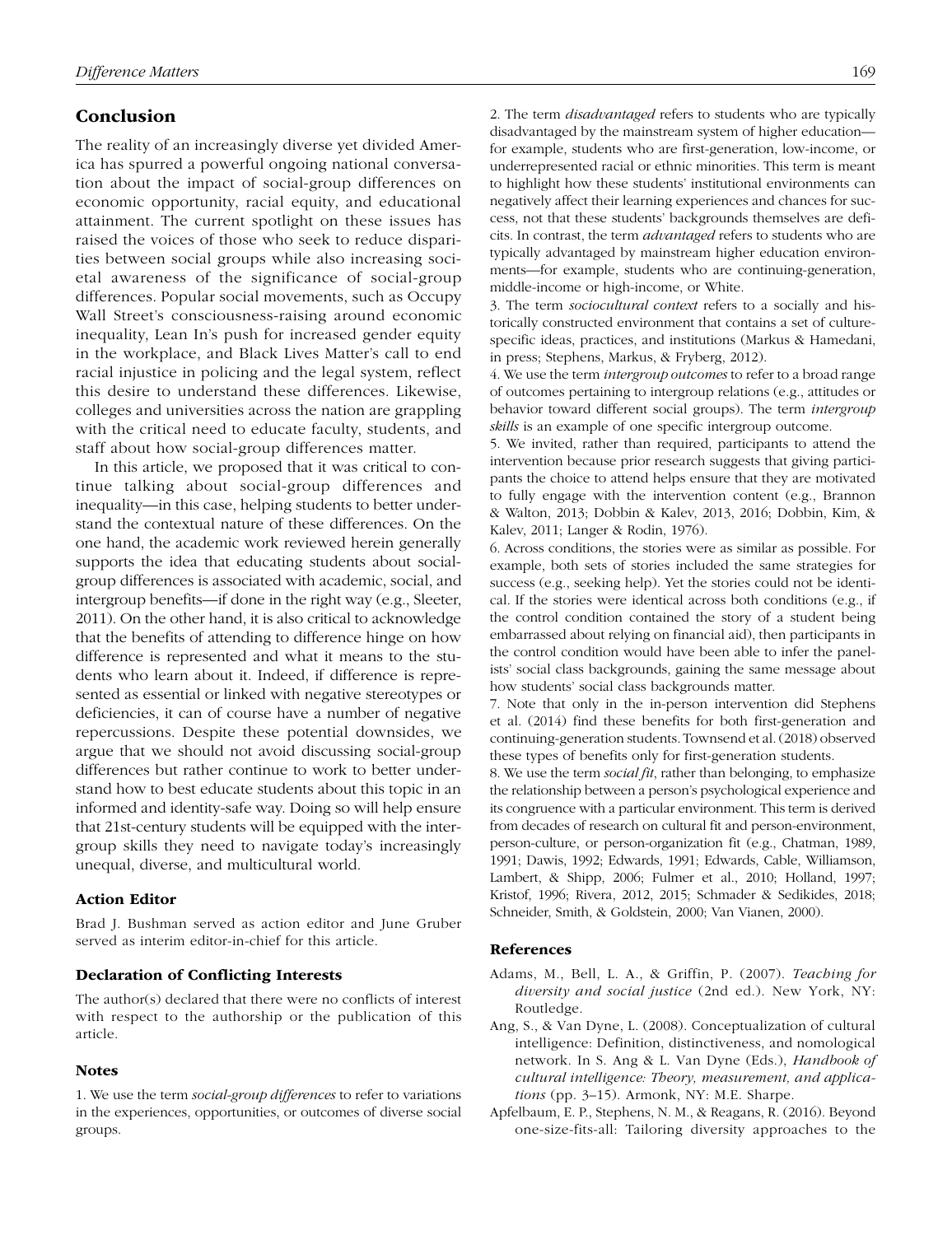representation of social groups. *Journal of Personality and Social Psychology*, *111*, 547–566. doi:10.1037/pspi0000071

- Astin, A. W., & Oseguera, L. (2004). The declining "equity" of American higher education. *The Review of Higher Education*, *27*, 321–341. doi:10.1353/rhe.2004.0001
- Au, W. (2009). *Rethinking multicultural education: Teaching for racial and cultural justice*. Milwaukee, WI: Rethinking Schools.
- Ball, A. F. (2000). Empowering pedagogies that enhance the learning of multicultural students. *Teachers College Record*, *102*, 1006–1034. doi:10.1111/0161-4681.00090
- Banks, J. A. (2007). *Educating citizens in a multicultural society* (2nd ed.). New York, NY: Teachers College Press.
- Bastian, B., & Haslam, N. (2006). Psychological essentialism and stereotype endorsement. *Journal of Experimental Social Psychology*, *42*, 228–235. doi:10.1016/j.jesp.2005.03.003
- Bem, S. L. (1993). *The lenses of gender: Transforming the debate on sexual inequality*. New Haven, CT: Yale University Press.
- Bertaux, N. E., Smythe, K. R., & Crable, E. A. (2012). Transformative community service learning: Beyond the "poor," the "rich," and the helping dynamic. *Journal of Higher Education Theory and Practice*, *12*, 34–43. doi: 10.1080/19496591.2016.1202835
- Binkley, M., Erstad, O., Herman, J., Raizen, S., Ripley, M., Miller-Ricci, M., & Rumble, M. (2012). Defining 21st century skills. In P. Griffin, B. McGaw, & E. Care (Eds.), *Assessment of teaching 21st century skills* (pp. 17–66). London, England: Springer.
- Bowen, W. G., Kurzweil, M. A., & Tobin, E. M. (2005, February). From 'bastions of privilege' to 'engines of opportunity.' *Chronicle of Higher Education*, *51*(25), B18.
- Bowman, N. A. (2010). Disequilibrium and resolution: The nonlinear effects of diversity courses on wellbeing and orientations toward diversity. *The Review of Higher Education*, *33*, 543–568. doi:10.1353/rhe.0.0172
- Bowman, N. A. (2011). Promoting participation in a diverse democracy: A meta-analysis of college diversity experiences and civic engagement. *Review of Educational Research*, *81*, 29–68. doi:10.3102/0034654310383047
- Boykin, A. W., & Noguera, P. (2011). *Creating the opportunity to learn: Moving from research to practice to close the achievement gap*. Alexandria, VA: Association for Supervision and Curriculum Development.
- Brannon, T. N., & Walton, G. M. (2013). Enacting cultural interests: How intergroup contact reduces prejudice by sparking interest in an outgroup's culture. *Psychological Science*, *24*, 1947–1957.
- Brayboy, B. M. J., & Castagno, A. E. (2009). Self-determination through self-education: Culturally responsive schooling for indigenous students in the USA. *Teaching Education*, *20*, 31–53. doi:10.1080/10476210802681709
- Butin, D. W. (2007). Justice-learning: Service-learning as justice-oriented education. *Equity & Excellence in Education*, *40*, 177–183. doi:10.1080/10665680701246492
- Cabrera, N. L., Milem, J. F., Jaquette, O., & Marx, R. W. (2014). Missing the (student achievement) forest for all the (political) trees: Empiricism and the Mexican American studies controversy in Tucson. *American Educational Research Journal*, *51*, 1084–1118. doi:10.3102/0002831214553705
- Cammarota, J. (2011). From hopelessness to hope: Social justice pedagogy in urban education and youth development. *Urban Education*, *46*, 828–844. doi:10.1177/ 0042085911399931
- Cammarota, J., & Romero, A. (2014). Encuentros with families and students: Cultivating funds of knowledge through dialogue. In J. Cammarota & A. Romero (Eds.), *Raza studies: The public option for educational revolution* (pp. 122–134). Tucson: University of Arizona Press.
- Carlisle, L. R., Jackson, B. W., & George, A. (2006). Principles of social justice education: The social justice education in schools project. *Equity & Excellence in Education*, *39*, 55–64. doi:10.1080/10665680500478809
- Carter, P. L. (2013). Student and school cultures and the opportunity gap: Paying attention to academic engagement and achievement. In P. Carter & K. Welner (Eds.), *Closing the opportunity gap: What America must do to give every child an even chance* (pp. 143–155). New York, NY: Oxford University Press.
- Chao, M. M., Hong, Y. Y., & Chiu, C. Y. (2013). Essentializing race: Its implications on racial categorization. *Journal of Personality and Social Psychology*, *104*, 619–634. doi:10.1037/a0031332
- Chatman, J. A. (1989). Matching people and organizations: Selection and socialization in public accounting firms. *Academy of Management Proceedings*, *1989*(1), 199–203. doi:10.5465/AMBPP.1989.4980837
- Chatman, J. A. (1991). Matching people and organizations: Selection and socialization in public accounting firms. *Administrative Science Quarterly*, *36*, 459–484. doi:10.2307/2393204
- Chen, P., Chavez, O., Ong, D. C., & Gunderson, B. (2017). Strategic resource use for learning: A self-administered intervention that guides self-reflection on effective resource use enhances academic performance. *Psychological Science*, *28*, 774–785. doi:10.1177/0956797617696456
- Christens, B. D., & Kirshner, B. (2011). Taking stock of youth organizing: An interdisciplinary perspective. *New Directions for Child and Adolescent Development*, *2011*(134), 27–41. doi:10.1002/cd.309
- Cole, E. R., Case, K. A., Rios, D., & Curtin, N. (2011). Understanding what students bring to the classroom: Moderators of the effects of diversity courses on student attitudes. *Cultural Diversity & Ethnic Minority Psychology*, *17*, 397–405. doi:10.1037/a0025433
- Covarrubias, R., & Fryberg, S. (2015). The impact of self-relevant representations on school belonging for disadvantaged Native American students. *Cultural Diversity & Ethnic Minority Psychology*, *21*, 10–18. doi:10.1037/a0037819
- Craig, M. A., & Richeson, J. A. (2014). On the precipice of a "majority-minority" America: Perceived status threat from the racial demographic shift affects White Americans' political ideology. *Psychological Science*, *25*, 1189–1197. doi:10.1177/0956797614527113
- Darling-Hammond, L., French, J., & Garcia-Lopez, S. P. (2002). *Learning to teach for social justice*. New York, NY: Teachers College Press.
- Davis, M. H. (1983). Measuring individual differences in empathy: Evidence for a multidimensional approach.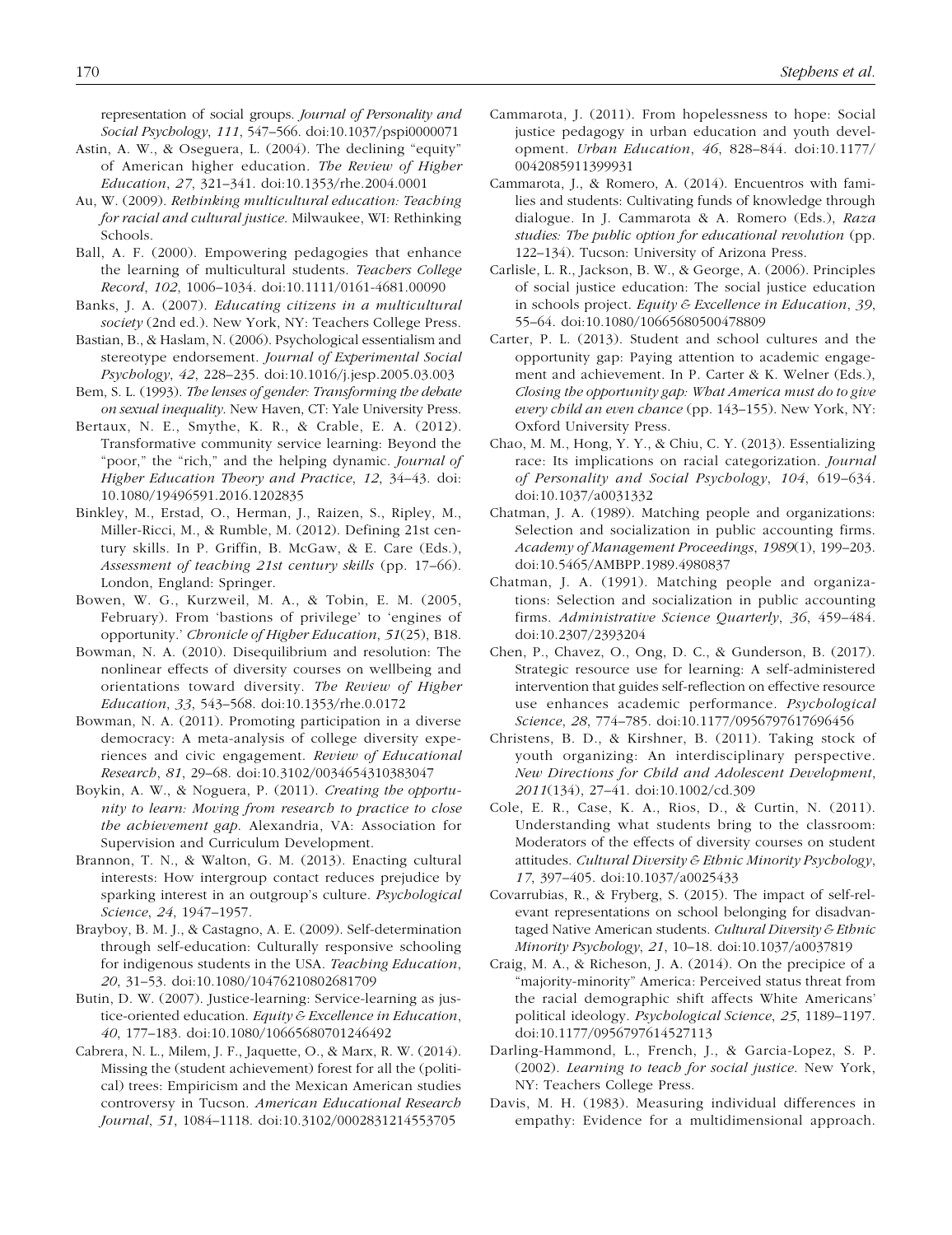*Journal of Personality and Social Psychology*, *44*, 113–126. doi:10.1037/0022-3514.44.1.113

- Dawis, R. V. (1992). Person-environment fit and job satisfaction. In C. Cranny, P. Smith, & E. Stone (Eds.), *Job satisfaction* (pp. 69–88). New York, NY: Lexington Books.
- Dee, T., & Penner, E. (2016). *The causal effects of cultural relevance: Evidence from an ethnic studies curriculum* (NBER Working Paper No. 21865). Retrieved from the National Bureau of Economic Research website: [http://](http://www.nber.org/papers/w21865) [www.nber.org/papers/w21865](http://www.nber.org/papers/w21865)
- Delpit, L. (1995). *Other people's children: Cultural conflict in the classroom*. New York, NY: The New Press.
- Denson, N. (2009). Do curricular and cocurricular diversity activities influence racial bias? A meta-analysis. *Review of Educational Research*, *79*, 805–838. doi: 10.3102/0034654309331551
- Destin, M., Rheinschmidt-Same, M., & Richeson, J. R. (2017). Status-based identity: A conceptual framework integrating the social psychological study of socioeconomic status and identity. *Perspectives on Psychological Science*, *12*, 270–289.
- Dittmann, A., Stephens, N. M., & Townsend, S. S. M. (2018). *Working in middle-class organizations, but still working class: How social class background impacts subjective workplace experience*. Manuscript in preparation.
- Dobbin, F., & Kalev, A. (2013). The origins and effects of corporate diversity programs. In Q. Roberson (Ed.), *The Oxford handbook of diversity and work* (pp. 253–281). New York, NY: Oxford University Press.
- Dobbin, F., & Kalev, A. (2016, July-August). Why diversity programs fail. *Harvard Business Review*. Retrieved from <https://hbr.org/2016/07/why-diversity-programs-fail>
- Dobbin, F., Kim, S., & Kalev, A. (2011). You can't always get what you need: Organizational determinants of diversity programs. *American Sociological Review*, *76*, 386–411. doi:10.1177/0003122411409704
- Earley, P. C., & Ang, S. (2003). *Cultural intelligence: Individual interactions across cultures*. Stanford, CA: Stanford University Press.
- Edwards, J. R. (1991). Person-job fit: A conceptual integration, literature review, and methodological critique. In C. Cooper & I. Robertson (Eds.), *International review of industrial and organizational psychology* (Vol. 6, pp. 283–357). New York, NY: Wiley.
- Edwards, J. R., Cable, D. M., Williamson, I. O., Lambert, L. S., & Shipp, A. J. (2006). The phenomenology of fit: Linking the person and environment to the subjective experience of person-environment fit. *Journal of Applied Psychology*, *91*, 802–827. doi:10.1037/0021-9010.91.4.802
- Engberg, M. E. (2004). Improving intergroup relations in higher education: A critical examination of the influence of educational interventions on racial bias. *Review of Educational Research*, *74*, 473–524. doi:10.3102/00346543074004473
- Fausto-Sterling, A. (1985). *Myths of gender: Biological theories about women and men*. New York, NY: Basic Books.
- Freire, P. (2001). *Pedagogy of the oppressed: 30th anniversary edition*. New York, NY: Continuum.
- Fryberg, S. A., Covarrubias, R., & Burack, J. A. (2013). Cultural models of education and academic performance

for Native American and European American students. *School Psychology International*, *34*, 439–452. doi:10.1177/ 0143034312446892

- Fulmer, C. A., Gelfand, M. J., Kruglanski, A. W., Kim-Prieto, C., Diener, E., Pierro, A., & Higgins, E. T. (2010). On "feeling right" in cultural contexts: How person-culture match affects self-esteem and subjective well-being. *Psychological Science*, *21*, 1563–1569. doi:10.1177/0956797610384742
- Gay, G. (2000). *Culturally responsive teaching: Theory, research, and practice*. New York, NY: Teachers College Press.
- Gelfand, M. J., & Kashima, Y. (2016). Editorial overview: Culture: Advances in the science of culture and psychology. *Current Opinion in Psychology*, *8*, iv–x. doi:10.1016/j .copsyc.2015.12.011
- Gelman, S. A. (2004). Psychological essentialism in children. *Trends in Cognitive Sciences*, *8*, 404–409. doi:10.1016/j .tics.2004.07.001
- Ginwright, S., & James, T. (2002). From assets to agents of change: Social justice, organizing, and youth development. *New Directions for Student Leadership*, *2002*(96), 27–46. doi:10.1002/yd.25
- Gottfredson, L. S. (2004). Intelligence: Is it the epidemiologists' elusive "fundamental cause" of social class inequalities in health? *Journal of Personality and Social Psychology*, *86*, 174–199. doi:10.1037/0022-3514.86.1.174
- Goudeau, S., & Croizet, J.-C. (2017). Hidden advantages and disadvantages of social class: How classroom settings reproduce social inequality by staging unfair comparison. *Psychological Science*, *28*, 162–170. doi: 10.1177/0956797616676600
- Gurin, P., & Nagda, B. R. A. (2006). Getting to the what, how, and why of diversity on campus. *Educational Research*, *35*, 20–24. doi:10.3102/0013189X035001020
- Gurin, P., Nagda, B. R. A., & Lopez, G. E. (2004). The benefits of diversity in education for democratic citizenship. *Journal of Social Issues*, *60*, 17–34. doi:10.1111/j.0022- 4537.2004.00097.x
- Gurin, P., Nagda, B. R. A., & Zúñiga, X. (2013). *Dialogue across difference: Practice, theory, and research on intergroup dialogue*. New York, NY: Russell Sage Foundation.
- Gurin, P., Peng, T., Lopez, G., & Nagda, B. A. (1999). *Context, identity, and intergroup relations*. New York, NY: Russell Sage Foundation.
- Hackman, H. W. (2005). Five essential components for social justice education. *Equity & Excellence in Education*, *38*, 103–109. doi:10.1080/10665680590935034
- Hamedani, M. G., Zheng, X., Darling-Hammond, L., Andree, A., & Quinn, B. (2015). *Social emotional learning in high school: How three urban high schools engage, educate, and empower youth—Cross-case analysis*. Stanford, CA: Stanford Center for Opportunity Policy in Education.
- Harper, S. R. (2008). *Creating inclusive campus environments for cross-cultural learning and student engagement*. Washington, DC: National Association of Student Personnel Administrators.
- Haslam, N., Rothschild, L., & Ernst, D. (2000). Essentialist beliefs about social categories. *British Journal of Social Psychology*, *39*, 113–127. doi:10.1348/014466600164363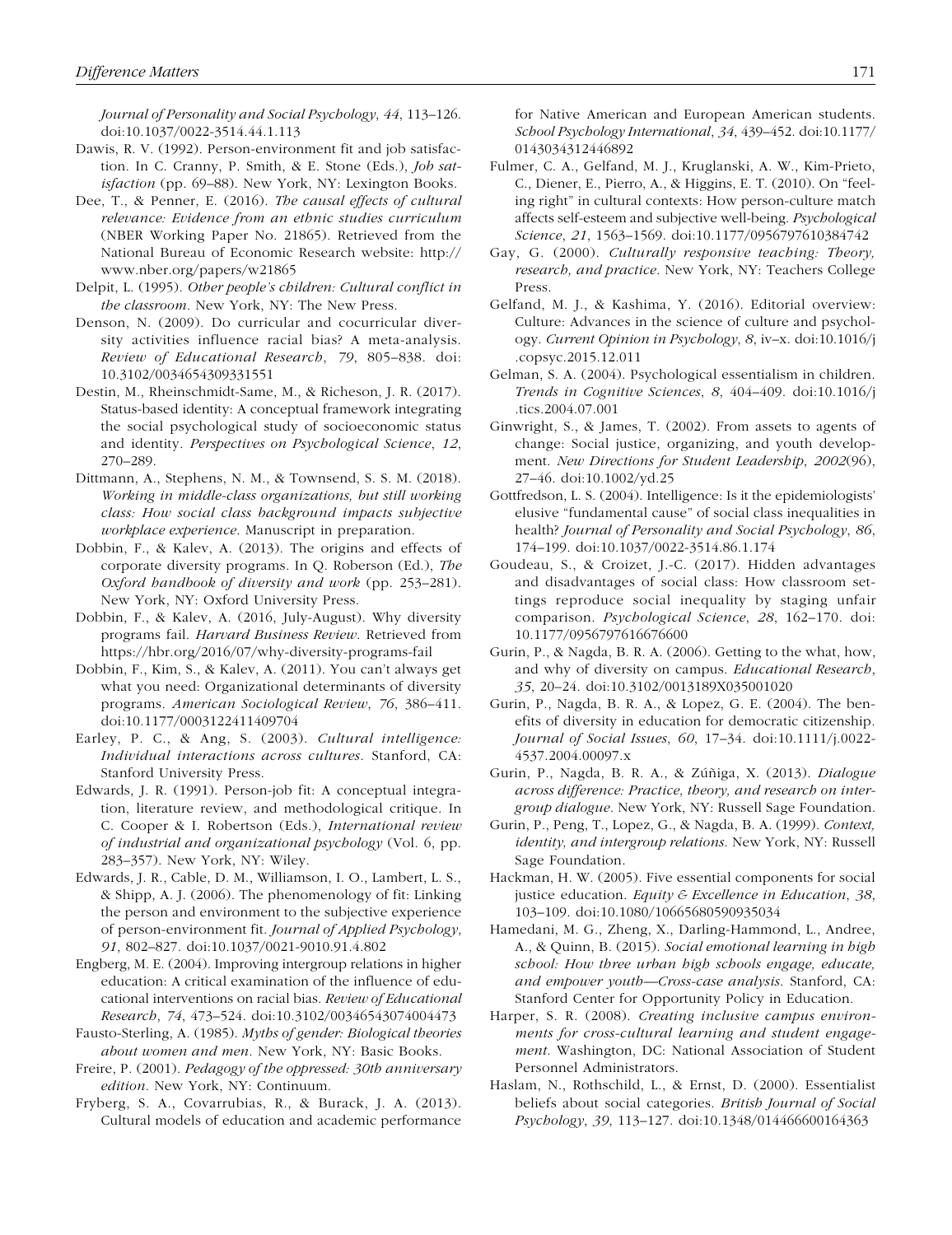- Holland, J. L. (1997). *Making vocational choices: A theory of vocational personalities and work environments* (3rd ed.). Odessa, FL: Psychological Assessment Resources, Inc.
- Housel, T. H., & Harvey, V. L. (2010). *The invisibility factor: Administrators and faculty reach out to first-generation college students*. Boca Raton, FL: Universal Publishers.
- Hurtado, S. (2005). The next generation of diversity and intergroup relations research. *Journal of Social Issues*, *61*, 595–610. doi:10.1111/j.1540-4560.2005.00422.x
- Hurtado, S. (2007). Linking diversity with the educational and civic missions of higher education. *The Review of Higher Education*, *30*, 185–196. doi:10.1353/rhe.2006.0070
- Keller, J. (2005). In genes we trust: The biological component of psychological essentialism and its relationship to mechanisms of motivated social cognition. *Journal of Personality and Social Psychology*, *88*, 686–702. doi:10.1037/0022-3514.88.4.686
- Kingston, P. W. (2000). *The classless society*. Stanford, CA: Stanford University Press.
- Kitayama, S., & Cohen, D. (2007). *Handbook of cultural psychology*. New York, NY: Guilford Press.
- Kraus, M. W., & Keltner, D. (2013). Social class rank, essentialism, and punitive judgment. *Journal of Personality and Social Psychology*, *105*, 247–261. doi:10.1037/a0032895
- Kristof, A. L. (1996). Person-organization fit: An integrative review of its conceptualizations, measurement, and implications. *Personnel Psychology*, *49*, 1–49. doi: 10.1111/j.1744-6570.1996.tb01790.x
- Kung, F. Y., Chao, M. M., Yao, D. J., Adair, W. L., Fu, J. H., & Tasa, K. (2018). Bridging racial divides: Social constructionist (vs. essentialist) beliefs facilitate trust in intergroup contexts. *Journal of Experimental Social Psychology*, *74*, 121–134. doi:10.1016/j.jesp.2017.09.008
- Ladson-Billings, G. (1995). But that's just good teaching! The case for culturally relevant pedagogy. *Theory Into Practice*, *34*, 159–165. doi:10.1080/00405849509543675
- Ladson-Billings, G. (2014). Culturally relevant pedagogy 2.0: A.k.a. the remix. *Harvard Educational Review*, *84*, 74–84. doi:10.17763/haer.84.1.p2rj131485484751
- Ladson-Billings, G., & Tate, W. F. (1995). Toward a critical race theory of education. *Teachers College Record*, *97*, 47–68.
- Langer, E. J., & Rodin, J. (1976). The effects of choice and enhanced personal responsibility for the aged: A field experiment in an institutional setting. *Journal of Personality and Social Psychology*, *34*, 191–198.
- Lee, T. L., Wilton, L. S., & Kwan, V. S. (2014). Essentializing ethnicity: Identification constraint reduces diversity interest. *Journal of Experimental Social Psychology*, *55*, 194– 200. doi:10.1016/j.jesp.2014.07.001
- Leung, A. K. Y., Lee, S. L., & Chiu, C. Y. (2013). Metaknowledge of culture promotes cultural competence. *Journal of Cross-Cultural Psychology*, *44*, 992–1006. doi:10.1177/0022022113493137
- Leung, K., Ang, S., & Tan, M. L. (2014). Intercultural competence. *The Annual Review of Organizational Psychology and Organizational Behavior*, *1*, 489–519. doi:10.1146/ annurev-orgpsych-031413-091229
- Levy, S. R., Plaks, J. E., Hong, Y. Y., Chiu, C. Y., & Dweck, C. S. (2001). Static versus dynamic theories and the perception of groups: Different routes to different destinations. *Personality and Social Psychology Review*, *5*, 156–168. doi:10.1207/S15327957PSPR0502\_6
- Libresco, L. (2015, December 3). Here are the demands from students protesting racism at 51 colleges. *FiveThirtyEight*. Retrieved from [https://fivethirtyeight.com/features/here](https://fivethirtyeight.com/features/here-are-the-demands-from-students-protesting-racism-at-51-colleges/)[are-the-demands-from-students-protesting-racism-at-](https://fivethirtyeight.com/features/here-are-the-demands-from-students-protesting-racism-at-51-colleges/)[51-colleges/](https://fivethirtyeight.com/features/here-are-the-demands-from-students-protesting-racism-at-51-colleges/)
- Mantsios, G. (2006). Class in America—2006. In P. Rothenberg (Ed.), *Race, class, and gender in the United States* (7th ed., pp. 182–197). New York, NY: Worth Publishers.
- Markus, H. R. (2008). Pride, prejudice, and ambivalence: Toward a unified theory of race and ethnicity. *American Psychologist*, *63*, 651–667. doi:10.1037/0003-066X.63.8.651
- Markus, H. R., & Conner, A. (2014). *Clash!: How to thrive in a multicultural world*. New York, NY: Hudson Street Press.
- Markus, H. R., & Hamedani, M. G. (in press). People are culturally-shaped shapers: The psychological science of culture and culture change. In S. Kitayama & D. Cohen (Eds.), *Handbook of cultural psychology* (2nd ed.). New York, NY: Guilford Press.
- Markus, H. R., & Kitayama, S. K. (2010). Cultures and selves: A cycle of mutual constitution. *Perspectives on Psychological Science*, *5*, 420–430. doi:10.1177/1745691610375557
- Markus, H. R., & Moya, P. M. (2010). *Doing race: 21 essays for the 21st century*. New York, NY: W. W. Norton.
- Markus, H. R., Steele, C. M., & Steele, D. M. (2000). Colorblindness as a barrier to inclusion: Assimilation and nonimmigrant minorities. *Daedalus*, *129*, 233–259.
- Marx, D. M., Ko, S. J., & Friedman, R. A. (2009). The "Obama effect": How a salient role model reduces race-based performance differences. *Journal of Experimental Social Psychology*, *45*, 953–956. doi:10.1016/j.jesp.2009.03.012
- Marx, D. M., & Roman, J. S. (2002). Female role models: Protecting female students math test performance. *Personality and Social Psychology Bulletin*, *28*, 1185–1197. doi:10.1177/01461672022812004
- Miller, D. T., Dannals, J. E., & Zlatev, J. J. (2017). Behavioral processes in long-lag intervention studies. *Perspectives on Psychological Science*, *12*, 454–467. doi:10.1177/ 1745691616681645
- Molden, D. C., & Dweck, C. S. (2006). Finding "meaning" in psychology: A lay theories approach to self-regulation, social perception, and social development. *American Psychologist*, *61*, 192–203. doi:10.1037/0003-066X.61.3.192
- Mor, S., Morris, M. W., & Joh, J. (2013). Identifying and training adaptive cross-cultural management skills: The crucial role of cultural metacognition. *Academy of Management Learning & Education*, *12*, 453–475. doi:10.5465/ amle.2012.0202
- Morrison, K. A., Robbins, H. H., & Rose, D. G. (2008). Operationalizing culturally relevant pedagogy: A synthesis of classroom-based research. *Equity & Excellence in Education*, *41*, 433–452. doi:10.1080/10665680802400006
- Moss-Racusin, C. A., van der Toorn, J., Dovidio, J. F., Brescoll, V. L., Graham, M. J., & Handelsman, J. (2014).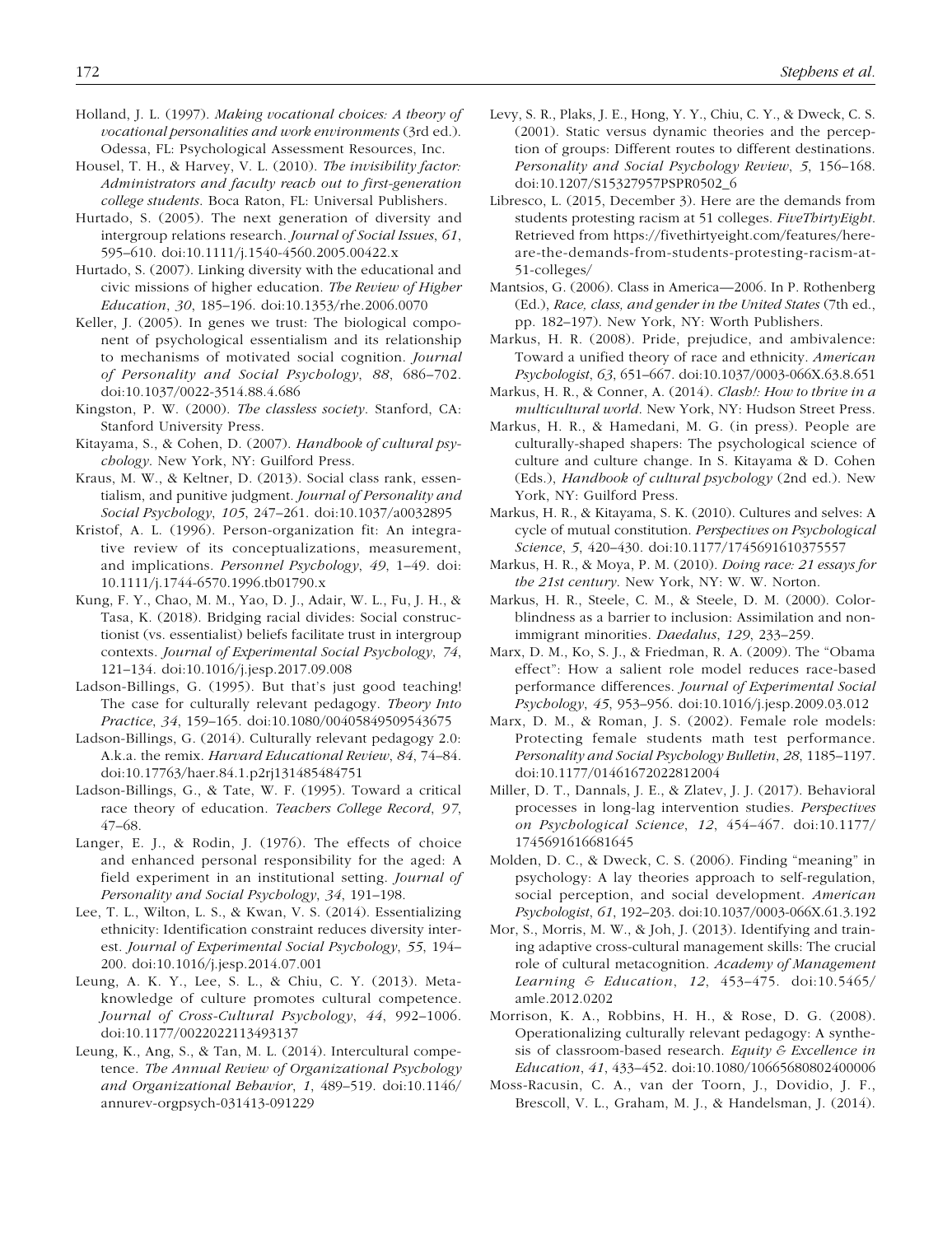Scientific diversity interventions. *Science*, *343*, 615–616. doi:10.1126/science.1245936

- Moss-Racusin, C. A., van der Toorn, J., Dovidio, J. F., Brescoll, V. L., Graham, M. J., & Handelsman, J. (2016). A "scientific diversity" intervention to reduce gender bias in a sample of life scientists. *Life Sciences Education*, *15*(3), Article 29. doi:10.1187/cbe.15-09-0187
- Muller, J. T., & Miles, J. R. (2017). Intergroup dialogue in undergraduate multicultural psychology education: Group climate development and outcomes. *Journal of Diversity in Higher Education*, *10*, 52–71. doi:10.1037/a0040042
- Nasir, N. I. S., & Hand, V. M. (2006). Exploring sociocultural perspectives on race, culture, and learning. *Review of Educational Research*, *76*, 449–475. doi:10.3102/0034 6543076004449
- Nelson Laird, T. F. (2005). College students' experiences with diversity and their effects on academic self-confidence, social agency, and disposition toward critical thinking. *Research in Higher Education*, *46*, 365–388. doi:10.1007/ s11162-005-2966-1
- No, S., Hong, Y. Y., Liao, H. Y., Lee, K., Wood, D., & Chao, M. M. (2008). Lay theory of race affects and moderates Asian Americans' responses toward American culture. *Journal of Personality and Social Psychology*, *95*, 991– 1004. doi:10.1037/a0012978
- Noddings, N. (Ed.). (2005). *Educating citizens for global awareness*. New York, NY: Teachers College Press.
- Okonofua, J. A., Paunesku, D., & Walton, G. M. (2016). Brief intervention to encourage empathic discipline cuts suspension rates in half among adolescents. *Proceedings of the National Academy of Sciences, USA*, *113*, 5221–5226. doi:10.1073/pnas.1523698113
- Omi, M., & Winant, H. (2015). *Racial formation in the United States* (3rd ed.). New York, NY: Routledge.
- Ostrove, J. M., & Long, S. M. (2007). Social class and belonging: Implications for college adjustment. *The Review of Higher Education*, *30*, 363–389. doi:10.1353/rhe.2007.0028
- Oyserman, D., & Destin, M. (2010). Identity-based motivation: Implications for intervention. *Counseling Psychologist*, *38*, 1001–1043. doi:10.1177/0011000010374775
- Paluck, E. L., & Shafir, E. (2017). The psychology of construal in the design of field experiments. In E. Duflo & A. Banerjee (Eds.), *Handbook of field experiments* (pp. 245–268). Amsterdam, The Netherlands: North Holland Publishing.
- Paris, D., & Alim, H. S. (Eds.). (2017). *Culturally sustaining pedagogies: Teaching and learning for justice in a changing world*. New York, NY: Teachers College Press.
- Plaks, J. E., Stroessner, S. J., Dweck, C. S., & Sherman, J. W. (2001). Person theories and attention allocation: Preferences for stereotypic versus counterstereotypic information. *Journal of Personality and Social Psychology*, *80*, 876–893. doi:10.1037//0022-3514.80.6.876
- Plaut, V. C., Garnett, F. G., Buffardi, L. E., & Sanchez-Burks, J. (2011). "What about me?" Perceptions of exclusion and whites' reactions to multiculturalism. *Journal of Personality and Social Psychology*, *101*, 337–353. doi:10.1037/a0022832
- Plaut, V. C., Thomas, K. M., & Goren, M. J. (2009). Is multiculturalism or color blindness better for minorities?

*Psychological Science*, *20*, 444–446. doi:10.1111/j.1467- 9280.2009.02318.x

- Prentice, D. A., & Miller, D. T. (2007). Psychological essentialism of human categories. *Current Directions in Psychological Science*, *16*, 202–206. doi:10.1111/j.1467- 8721.2007.00504.x
- Purdie-Vaughns, V., Steele, C. M., Davies, P. G., Ditlmann, R., & Crosby, J. R. (2008). Social identity contingencies: How diversity cues signal threat or safety for African Americans in mainstream institutions. *Journal of Personality and Social Psychology*, *94*, 615–630. doi:10.1037/0022- 3514.94.4.615
- Quaye, S. J., & Harper, S. R. (2014). *Student engagement in higher education: Theoretical perspectives and practical approaches for diverse populations*. New York, NY: Routledge.
- Reay, D., Crozier, G., & Clayton, J. (2009). 'Strangers in paradise'? Working-class students in elite universities. *Sociology*, *43*, 1103–1121. doi:10.1177/0038038509345700
- Rivera, L. A. (2012). Hiring as cultural matching: The case of elite professional service firms. *American Sociological Review*, *77*, 999–1022. doi:10.1177/0003122412463213
- Rivera, L. A. (2015). Go with your gut: Emotion and evaluation in job interviews. *American Journal of Sociology*, *120*, 1339–1389. doi:10.1086/681214
- Russett, C. E. (1989). *Sexual science*. Cambridge, MA: Harvard University Press.
- Schmader, T., & Sedikides, C. (2018). State authenticity as fit to environment: The implications of social identity for fit, authenticity, and self-segregation. *Personality and Social Psychology Review*, *22*, 228–259. doi:10 .1177/1088868317734080
- Schneider, B., Smith, D. B., & Goldstein, H. W. (2000). Attraction-selection-attrition: Toward a person-environment psychology of organizations. In W. Walsh, K. Craik, & R. Price (Eds.), *Person-environment psychology: New directions and perspectives* (pp. 61–85). Mahwah, NJ: Erlbaum.
- Sirin, S. R. (2005). Socioeconomic status and academic achievement: A meta-analytic review of research. *Review of Educational Research*, *75*, 417–453. doi: 10.3102/00346543075003417
- Sleeter, C. E. (1996). *Multicultural education as social activism*. Albany, NY: State University of New York Press.
- Sleeter, C. E. (2011). *The academic and social value of ethnic studies: A research review*. Retrieved from the Education Resources Information Center website: [https://eric](https://eric.ed.gov/?id=ED521869) [.ed.gov/?id=ED521869](https://eric.ed.gov/?id=ED521869)
- Sleeter, C. E., & Grant, C. A. (2009). *Making choices for multicultural education: Five approaches to race, class and gender* (6th ed.). Hoboken, NJ: Wiley.
- Smedley, A., & Smedley, B. D. (2005). Race as biology is fiction, racism as a social problem is real: Anthropological and historical perspectives on the social construction of race. *American Psychologist*, *60*, 16–26. doi:10.1037/0003- 066X.60.1.16
- Soland, J., Hamilton, L. S., & Stecher, B. M. (2013). *Measuring 21st-century competencies: Guidance for educators*. Los Angeles, CA: RAND Corp.